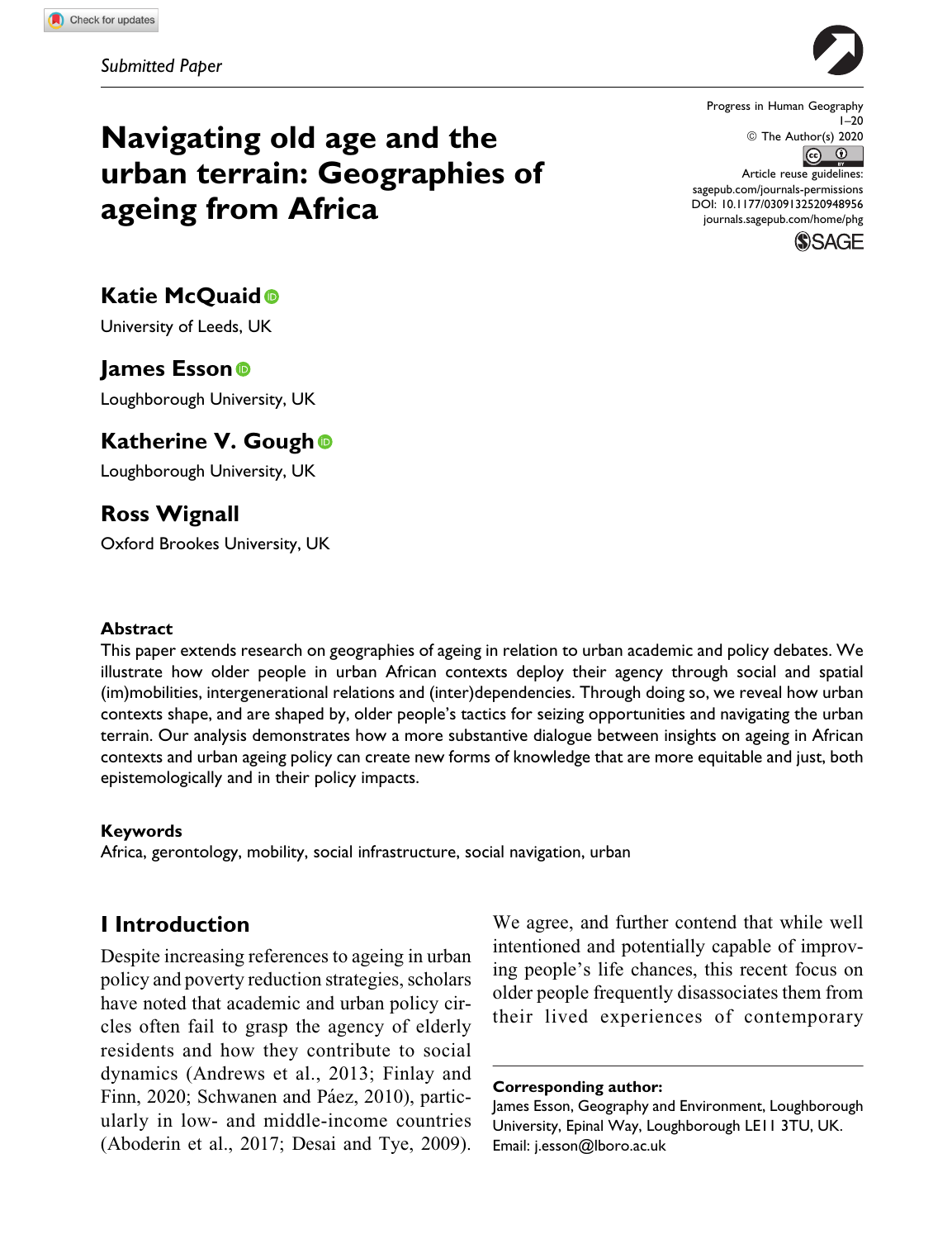urbanism. There is, therefore, a disconnect between discourses about the challenges facing older populations and how these individuals experience ageing.

These opening reflections also chime with concerns that knowledge about older people's experiences in urban contexts is empirically and conceptually limited because, while the majority of older people live in low- and middle-income countries, most scholarship concentrates on cities in high-income European and North American countries (Schwanen et al., 2012). To be clear, there is much to be learned from empirical and theoretical scholarship on the experiences of older residents in highincome countries. For example, Schwanen at al. (2012: 1293) show that to understand older people's experiences and connections, they need to be located in complex 'assemblages of human and non-human actants' including bodies, images, ideas, practices, artefacts, technologies, and urban environments in which space and ageing co-evolve and are continually being made and remade. Other studies usefully reveal how older people experience a variety of pressures reflecting their: physiological and cognitive vulnerabilities; changing patterns of spatial use; and reliance upon community, intergenerational relations and networks for support (Buffel et al., 2012; Finlay et al., 2020: Humphries and Canham, 2019; Mitchell et al., 2003; Wight et al., 2009). The importance of older people in constructing space and place has also been emphasized (Andrews et al, 2013; Barnes et al., 2012; Finlay et al., 2019; Murray, 2015).

In this paper, we explore how a focus on ageing in urban African contexts can complement and advance the academic and policy debates alluded to above. This overarching aim is accompanied by two objectives. First, to extend geographies of ageing and urban policy debates by bringing them into conversation with the experiences of older people residing in low- and middle-income countries. To do so we draw attention to the frequently neglected

experiences of older people in African towns and cities. Our second objective is to offer a new way to conceptualize geographies of ageing that enables us to generate more relational understandings of old age attuned to the urban dynamics in, and potentially beyond, African contexts. We do this by combining 'social infrastructure' perspectives with Vigh's (2006, 2009) 'social navigation' theory. Both objectives reflect the wider need to foster a more critical and situated approach to older urban populations in global policy agendas. We concur with Schwanen and Páez (2010: 592) that the additional contextuality that can be gained from looking beyond high-income countries is needed not merely to provide geographical specificity, but also to understand the mobility<sup>1</sup> practices and experiences of different older people and 'think more critically about the nature of ageing and old age'.

In the next section, we briefly scope the global urban policy context as it relates to the field of ageing, before examining Africa-focused ageing policies. We propose that in order to create urban policies that are more equitable and just, both epistemologically and in their policy impacts, a more substantive dialogue is needed between urban ageing policy and empirical insights on ageing in low- and middle-income countries, including those in Africa. In order to act upon these insights and realize their potential for directing new geographies of ageing, the paper sets out a conceptual approach that brings together scholarship on African urbanism and 'social navigation'. We use this analytical approach to examine emerging literature on ageing in urban Africa, which brings to light the themes of social and spatial (im)mobilities, intergenerational relations, and (inter)dependencies that older people manifest as their lives shape and are shaped by urban dynamics. We conclude by reflecting on the implications of our findings and conceptual framing for geographies of ageing within Africa and beyond.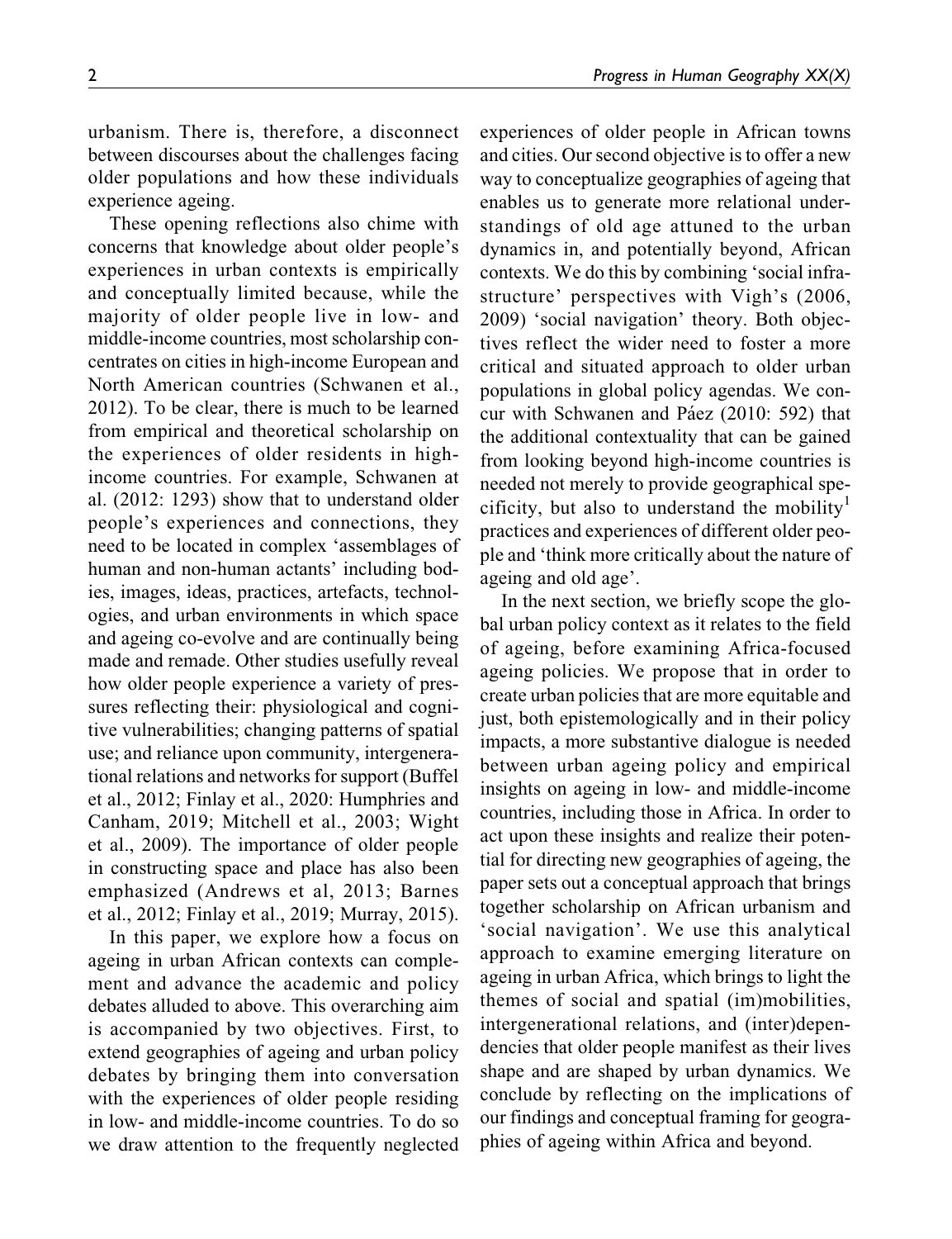## II Active ageing and age-friendly cities

Globally, the population aged 60 and above is growing faster than all younger age groups (United Nations, 2017). In 2018, for the first time, the global population of people aged 60 and over surpassed one billion. This demographic change is fastest in low- and middleincome countries (HelpAge International, 2018). In an African context, this demographic shift is occurring alongside urbanization. Africa's urban population is expected to nearly triple between 2018 and 2050, reaching 1.5 billion urban dwellers, representing 22 per cent of the world's urban population (United Nations, 2019). These trends are reflected in the emergence of a significant global urban policy discourse concerned with ageing and city life that revolves around two key concepts: 'active ageing' and 'age-friendly cities'. These concepts are part of a wider urban agenda linked to the notion of 'urban citizenship', which is underpinned by the following principles: encouraging voluntary activity and engagement with public governance; recognizing and supporting changing needs across the life course; and creating opportunities to involve ageing populations more effectively in the planning and regeneration of urban neighbourhoods (Barnes et al., 2012; Buffel et al., 2012).

The term 'active ageing' was developed during the United Nations' Year of Older People in 1999 (Walker, 2008), before being adopted by the European Union (EU) and the World Health Organization (WHO). It refers to the idea that older people should be able to participate in social, cultural, spiritual, economic and civic matters (Buffel et al., 2012), and encourages their inclusive and participatory citizenship as a crucial dimension of sustainable urban development. Subsequently, the WHO launched the 'Global Age-friendly Cities' initiative in 2006, developing a checklist of essential elements of an 'age-friendly city' including: transportation, outdoor spaces and public buildings, housing, social participation, respect and social inclusion, civic participation and employment, communication and information, community support, and health services (WHO, 2007). In 2010, the WHO established the 'Global Network of Age-friendly Cities and Communities', followed by the outlining of priorities for a 'Decade of Action' (2021–30) on 'healthy ageing', a term which replaced 'active ageing' in 2015 (WHO, 2018).

An increasing number of cities are making commitments to become age-friendly through actions across health, long-term care, transport, housing, labour, social protection, and information and communication technology sectors (WHO, 2016); however, these interventions only tend to be implemented in high-income countries. By September 2018, the Global Network of Age-friendly Cities and Communities membership had grown to 760. Although 15 African countries (Benin, Burkina Faso, Cabo Verde, Congo, Côte d'Ivoire, Gabon, Gambia, Ghana, Guinea, Lesotho, Madagascar, Senegal, Seychelles, Tanzania and Zimbabwe) have reported national programmes on age-friendly environments, Africa is the only global region with no registered cities/communities in the network. Consequently, African countries are unable to access the considerable resources, partnership opportunities and coordinated policy focus that membership offers (WHO, 2018), and have yet to contribute substantively to 'agefriendly' approaches or be included in (and inform) such global initiatives (Aboderin et al., 2017). This is despite recent research with older people, caregivers and service providers in Bamenda (Cameroon), Conakry (Guinea) and Kampala (Uganda), suggesting the relevance and need for an age-friendly cities and communities' approach (WHO, 2018).

In low- and middle-income countries, especially those in Africa, these shortcomings are further compounded by the perceived greater political, economic and social challenges posed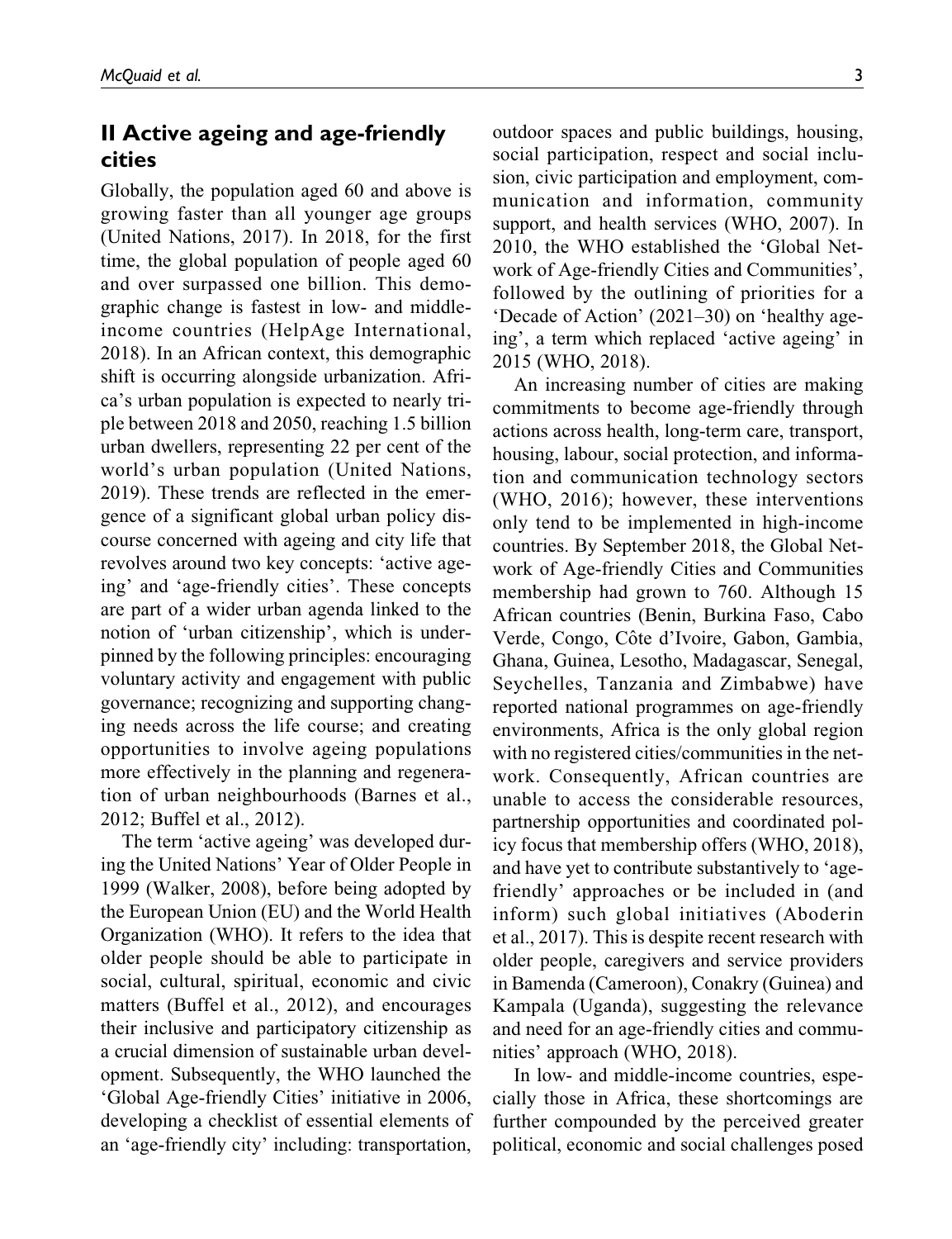by demographic shifts towards youth (Aboderin, 2012). Youthful demographic profiles result in a current emphasis on youth-oriented aspirations of the future, 'overshadowing older people as vigorous and valued sources of community pride' (Chepngeno and Hosegood, 2012: 95). This has meant that 'issues of older persons, if considered at all, are viewed at best as marginal to, and at worst as a distraction from, core national policy interests and development goals' (Aboderin, 2012: 69). Where policy and development interventions exist, they are frequently patchy and underfunded, an issue that will only grow in urgency as countries increasingly face unprecedented ageing. As the following sections explore, critically engaging with the lived experiences of ageing in Africa has the potential to not only shape new geographies of ageing but also aid the development of age-friendly policies that are more grounded, equitable and just.

# III Ageing in urban Africa: Disjuncture with policy

Towns and cities in Africa, like their counterparts found across low- and middle-income countries in Asia and South America, are set to face the complex development issue of simultaneous poverty and unprecedented ageing, without the necessary health and socioeconomic infrastructures or age- and gendersensitive policy provision to support their older populations (Desai and Tye, 2009; Lloyd-Sherlock, 2010; Makoni, 2008). Despite the enshrining of older populations' rights in the African Charter on Human and Peoples' Rights, in which they should have 'the right to special measures of protection in keeping with their physical or moral needs' (OAU, 1982: 6), policy interventions vary widely across Africa. In Uganda, 93 per cent of people aged over 60 have no savings, pension or social security, with the majority engaged in agriculture to meet their basic needs (MGLSD, 2015). Despite growing

political awareness of the pressing needs to support the older population, an Older Persons' Bill (2019) is still under discussion by Parliament. South Africa, in contrast to most other African countries, has a substantial and well-established pension programme that ensures extensive coverage, mostly through non-contributory social pensions provided to older people (men over 65 and women over 60) lacking other forms of pension support (Barrientos and Lloyd-Sherlock, 2011).

While policy interventions may vary across Africa, studies have consistently demonstrated how poverty experienced in adulthood is likely to deepen with age, especially where there are a lack of adequate welfare policies or systematic guidelines to address the interests and needs of older Africans (Aboderin et al., 2017; Cohen and Menken, 2006; Ezeh et al., 2017; Issahaku and Neysmith, 2013; Van der Geest, 2016). In the absence of such policy interventions, population ageing could drive increases in poverty where households and communities provide the majority of old-age support to large numbers of older people (Aboderin and Epping-Jordan, 2017; APHRC, 2017; Gorman and Heslop, 2002). Given that the number of older persons is expected to grow fastest in Africa over the coming decades, with the population aged 60 and over predicted to increase more than threefold from 69 to 226 million between 2017 and 2050 (United Nations, 2017), this is potentially a critical issue. Moreover, older people are frequently rendered invisible in humanitarian operations and policies responding to forced, and particularly internal, displacement, despite forming significant proportions of Internally Displaced Persons (IDP), refugee groups and those 'left behind' by mass migration (HelpAge International, 2013).

The insights outlined above have situated this paper in an appropriate policy landscape, setting the scene for the conceptual discussion that is to follow. This summary has also served the additional purpose of illustrating how ageing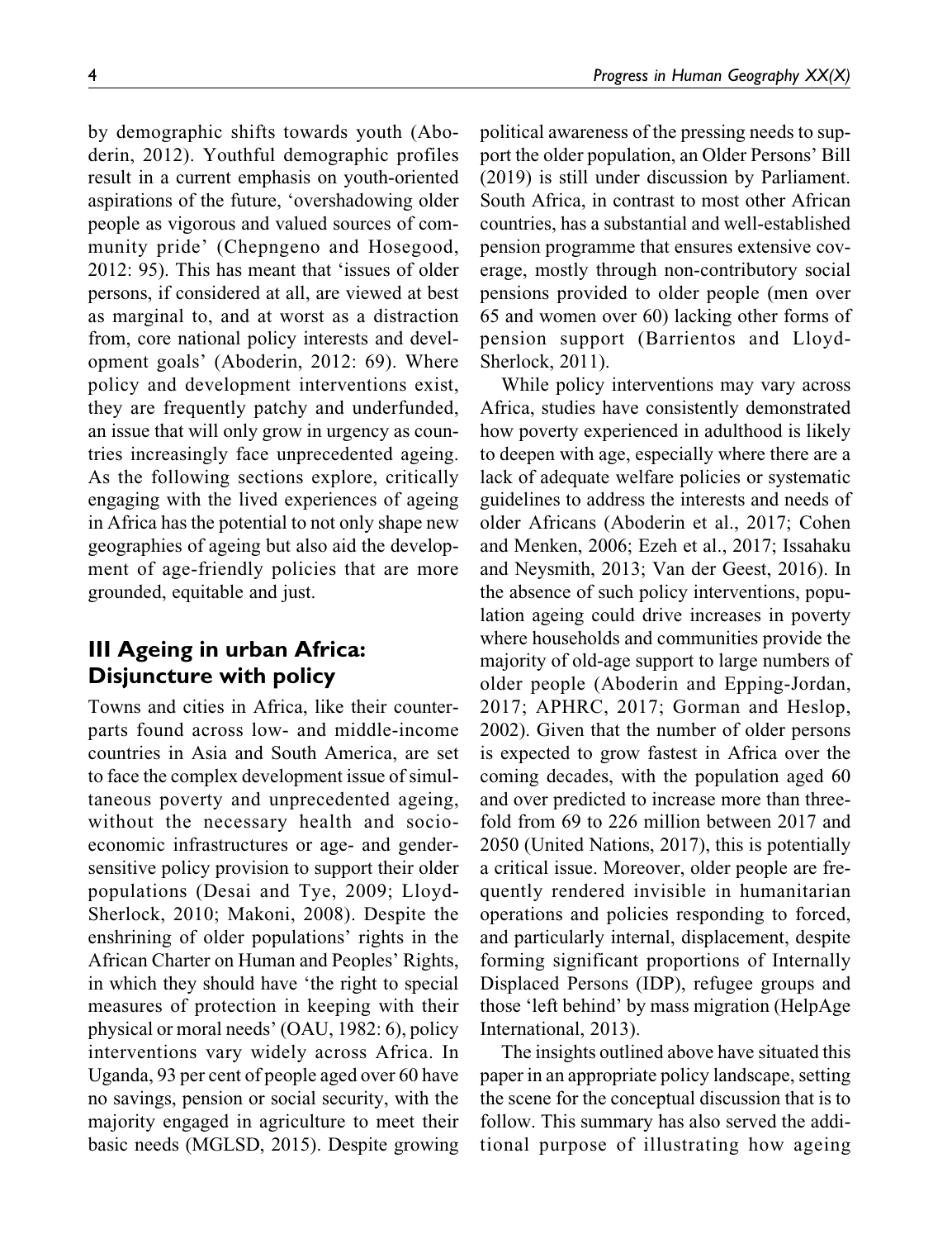connects to pressing debates in urban studies. Specifically, these policy insights, and their focus on shortcomings of welfare provision for older residents, reflect a deficit approach within urban policy and mainstream urban theory whereby, as noted by postcolonial urban scholars, towns and cities in Africa are viewed as experiments in 'failed modernization' (Pieterse, 2011: 6; cf. Doherty, 2017; Myers, 2011; Parnell and Pieterse, 2010; Robinson, 2006; Simone, 2004). This deficit approach coalesces with African governments and global development organizations that continue to propagate 'old-age dependency notions' founded on misplaced perceptions of older people as redundant. Our point is not that old people in Africa have a blissful existence, rather that this deficit perspective provides only a partial insight into the elusive nuances and variations in African urban experiences including, we would claim, the lived experiences of the region's elderly population. As Aboderin (2012: 72) argues, in Africa:

... older persons are, implicitly or explicitly, assumed to be unproductive or marginally productive, thereby rendering input into their physical or cognitive capacity redundant. However, such assumptions, as well as the use of old-age dependency ratios, are fallacious. Labour statistics for most sub-Saharan African countries show that large, or even majority, percentages of older adults remain economically active.

Our concern about the relative marginalization of older people's lived reality in urban policy and governance in Africa has been recognized elsewhere (Chatterjee, 2011). This marginalization is partly due to the agency of older people in shaping urban contexts being heavily discounted, if considered at all, as agency has come to be directly associated with activity and action. These are traits typically linked with youthful populations; thus, spaces are governed for the 'active', i.e. the young and working-age. Studies have also revealed 'the constrained opportunities of older residents to participate constructively in local decisionmaking and agenda setting' (Aboderin et al., 2017: 9), reflecting broader shortcomings in local governance participation (Buffel et al., 2012; Rigon, 2014). In Uganda, for example, while older people are customarily lauded in Bugandan society (Seeley et al., 2009), Nyanzi (2009: 467) points to 'their absence in national policies and public programmes'. The so-called 'paradox of neighbourhood participation' applies especially well to older people who spend considerable time in their neighbourhood (being part of urban settings) but are often neglected when it comes to decision-making processes within their neighbourhood (taking part in urban settings) (Buffel et al., 2012).

In sum, the policy insights revealed to this point indicate the need to conceptualize and capture the dynamic agency of older people as they engage with and navigate the opportunities and constraints that have become part of everyday urban contexts in low- and middle-income countries. This new conceptual orientation should provide a means to challenge urban policy and development discourses that disenfranchise elderly populations, disassociate them from their relational and situated experiences of urban settings, and frequently negate individuals' experiences of ageing. In order to achieve the above, in the next section we bring the concept of 'social infrastructure' into conversation with a 'social navigation' approach.

## IV Navigating ageing in urban Africa: A conceptual conversation

In this section, we begin the process of extending geographies of ageing and urban policy debates by generating more relational understandings of old age. We do so by introducing insights offered by recent approaches to African urban life through scholarship on 'social infrastructure' and 'social navigation'. This illustrates how bringing these approaches into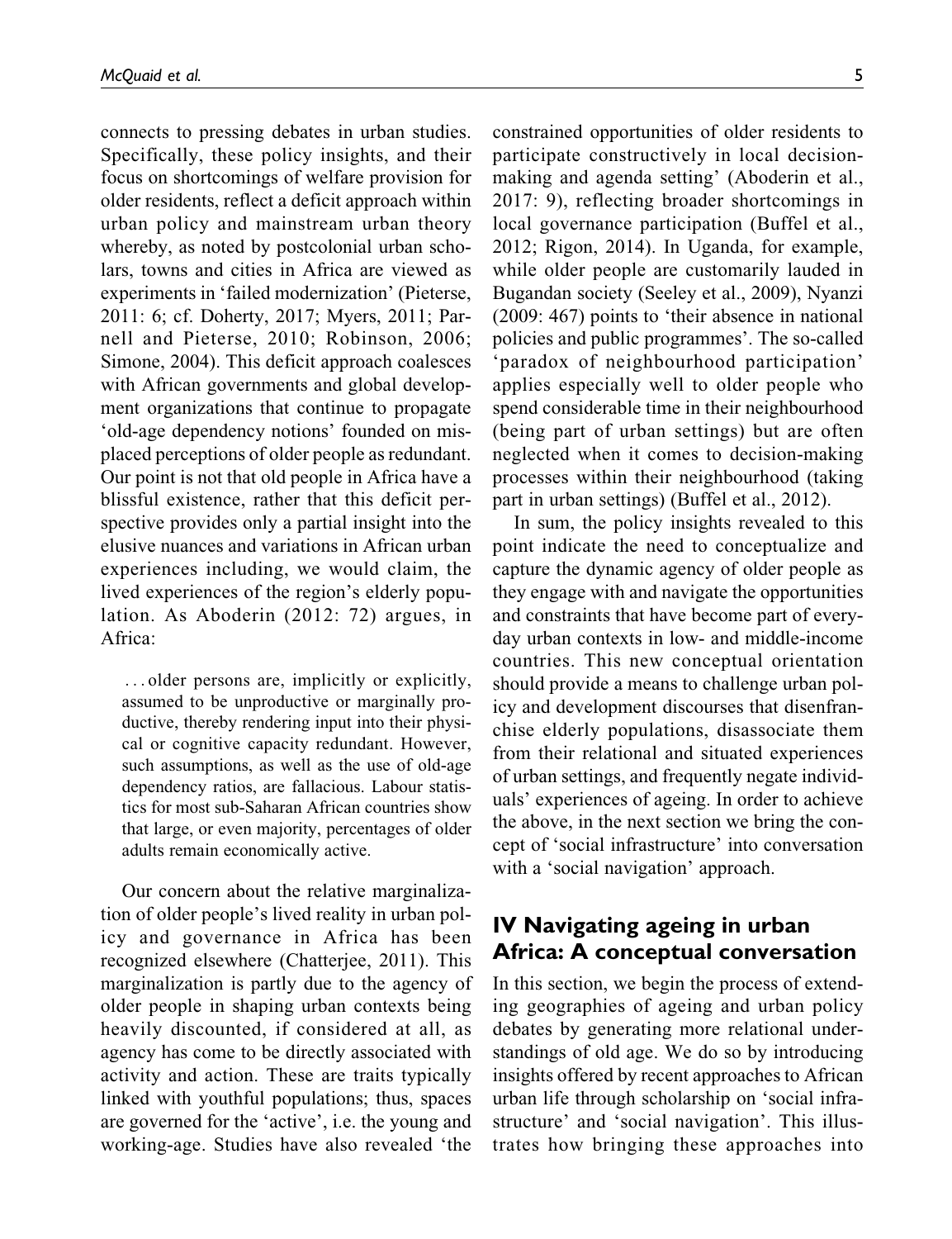conversation provides a conceptual apparatus for capturing older residents' past, present and future movements through, and engagement with, precarious urban settings. We argue that this conceptual conversation provides a lens for academics and policy-makers to better understand the complex lifeworlds of older Africans, and potentially older people beyond the continent, who are navigating unequal urban settings.

### 1 Social infrastructure

Numerous scholars have taken issue with what is perceived as the narrow analysis of the physical infrastructure of urban spaces (cf. Doherty, 2017; Mann and Nzayisenga, 2015; Silver, 2014; Wignall et al., 2019). Notably, drawing inspiration from the improvisational livelihoods of urban dwellers in Johannesburg's inner city, Simone (2004) theorizes that urban spaces are constructed in and through the movement and activity of people. This, Simone (2004: 410) contends, creates a 'conjunction of heterogeneous activities, modes of production, and institutional forms' that come together to form what he terms 'people as infrastructure'. Simone (2004: 410) persuasively argues that 'social infrastructures' formed through the conjunctions of actors and activities 'become a coherent platform for social transaction and livelihood'. They are constituted through the 'highly mobile and provisional possibilities for how people live and make things, how they use the urban environment and collaborate with one another' (Simone, 2004: 410).

Despite offering important conceptual insights, Simone's notion of 'social infrastructure' has been criticized for promoting an overly romanticized view of urban social relations, particularly its neglect of power, inequality, tension and ambiguity in the lives of urban inhabitants (Doherty, 2017; Xiao and Adebayo, 2019). As McFarlane and Silver (2017) begin to explore, mobility can infer added emotional risk suffused by the potential for failure, uncertainty and fear, which are characteristic of precarious urban living. Taking these ideas further in his research on motorbike taxi drivers (boda boda) in Kampala, Uganda, Doherty (2017: 194) has argued for the need to consider 'disposable people as infrastructure', which he sees as a 'means of making life within highly unequal cities'. Doherty shows how boda boda infrastructure is both shaped by and produces disposability in terms of surplus, embodiment and displacement. Such daily vulnerabilities must be considered if we are to fully account for the ways in which elderly people experience 'social infrastructure' as 'unfair, exclusionary, degraded, and degrading by those who live and work within them' (Doherty, 2017: 200).

To develop Simone's conceptual framing of social infrastructure, recent scholarship has sought to repurpose the infrastructure lens to more broadly understand the interaction between everyday urban lives and the built environments in which people reside (cf. Graham and McFarlane, 2014; Larkin, 2008; Silver, 2014; Wignall et al., 2019) and how collectives of individuals serve and inhabit city spaces (Doherty 2017; Mann and Nzayisenga, 2015; Xiao and Adebayo, 2019). McFarlane and Silver (2017: 463) have recently called for a more people-centred conceptualization of urban infrastructure, which accounts for the connections between 'people and things in sociomaterial relations that sustain urban life'. As they suggest, envisioning social infrastructure in this way means understanding more concretely how social relations in urban centres are 'made and held stable through work and changing ways of connecting. It is a connective tissue, often unpredictable, anchoring urban life in popular neighbourhoods across the urban world' (McFarlane and Silver, 2017: 463). In this way, a social infrastructure framework can be drawn upon to explore how older people's physical, aspirational and potential mobilities are enmeshed in 'multiple topographies of city life', including multi-faceted networks of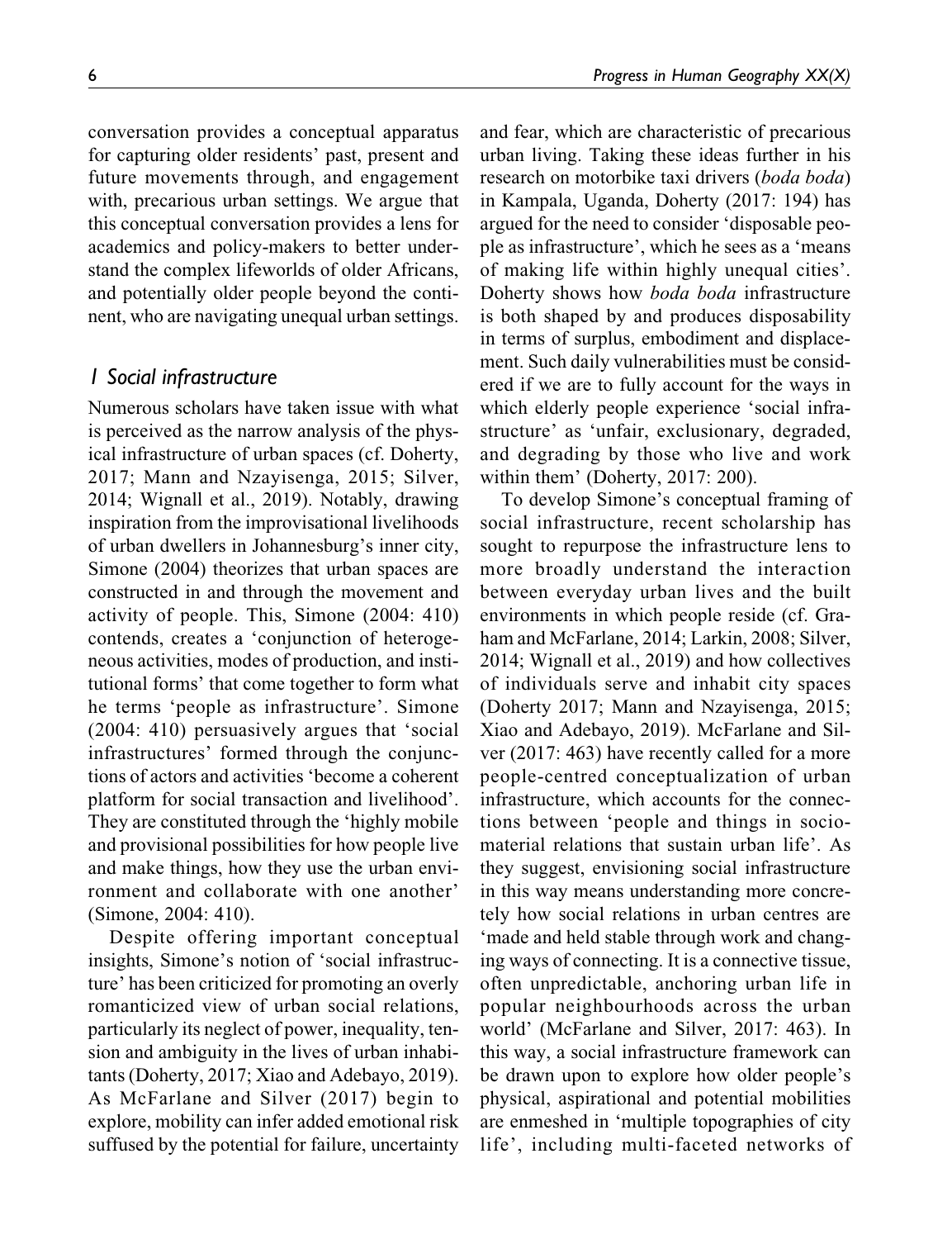physical landscapes, modes of transport, and social relations, often in extremely difficult conditions (McFarlane and Silver, 2017). We now turn to social navigation.

### 2 Social navigation

The concept of 'social navigation' emerged from a focus on young people's experiences in Africa. While conducting research in war zones to explore how young people find ways to exist in conflict-affected settings, Henrik Vigh (2006) observed how his informants were constantly in the process of renegotiating the trajectories of their lives, using a repertoire of tactics, behaviours and socio-cultural assets to maximize their social opportunities. Similarly to Honwana's (2005) work on 'tactical agency', which entails seizing opportunities in order to cope with imposed constraints, Vigh (2006) proposed the idea of 'social navigation' as an 'analytic optic' to help theorize these insights. As existing concepts and theories tended to look either at the way social formations move and change over time, or how agents move within social formations, social navigation allowed Vigh (2009) to reveal the interactivity between the two. More specifically, the concept of social navigation

... affords a view to the dynamic co-creation of figure and ground, showing us that people act in and shape their social environments in constant dialogue with the way the social environment moves and the way it is predicted to 'act' upon them and shape the circumstances of their lives. (Vigh, 2009: 433)

In this way, social navigation 'encompasses a denser temporality' (Vigh, 2009: 425) focusing attention on how social forces shape people's agency as they negotiate their immediate social and spatial positions. At the same time, it encourages an examination of how those same social forces influence people's *imagined* (prospective) social and spatial positions. Accordingly, the theory of social navigation has been deployed to understand contexts of economic deprivation (Esson, 2015; Langevang and Gough, 2009), moral navigation (Bürge, 2011) and peacebuilding activities and activism (Agbiboa, 2015; Korzenevica, 2016). To date, while this theory has been largely applied to youth contexts, as Vigh (2006: 37) claims, social navigation is the hallmark of people in contexts 'characterised by marginality, stagnation and a truncation of social being', which can be common, as we have already explored, to the situations in which older people in Africa find themselves.

A focus on the socio-spatial navigation of people as they age in urban locales has the potential to generate a clearer picture of the ongoing socio-economic roles of older people in urban settings, which can also reveal the complex ways the social, economic and spatial interrelate in people's daily lives as they age. This is key here as we seek to theorize how it is that across urban sub-Saharan Africa, despite older people often being deprived of a locus of power, they are able to navigate within a multiplicity of spaces and states of being. Therefore, when we foreground the diverse everyday experiences of older people in urban settings, we can 'locate agency, possibility and resistance' in their daily lives (Derickson, 2015: 651). It is here that we can confer 'recognition on spaces of poverty and forms of popular agency that often remain invisible and neglected in the archives and annals of urban theory' (Roy, 2011: 224) and policymaking.

A 'social navigation' lens can also help us refine and nuance the idea of 'social infrastructures' introduced earlier, because it enables us to amplify the movement and dynamism in social infrastructures as hinted at but never really fully marshalled by Simone, Silver, McFarlane and others. In this case, mobilization is realized through older urban inhabitants as they generate and sustain social connections, while continually confronting the dissolution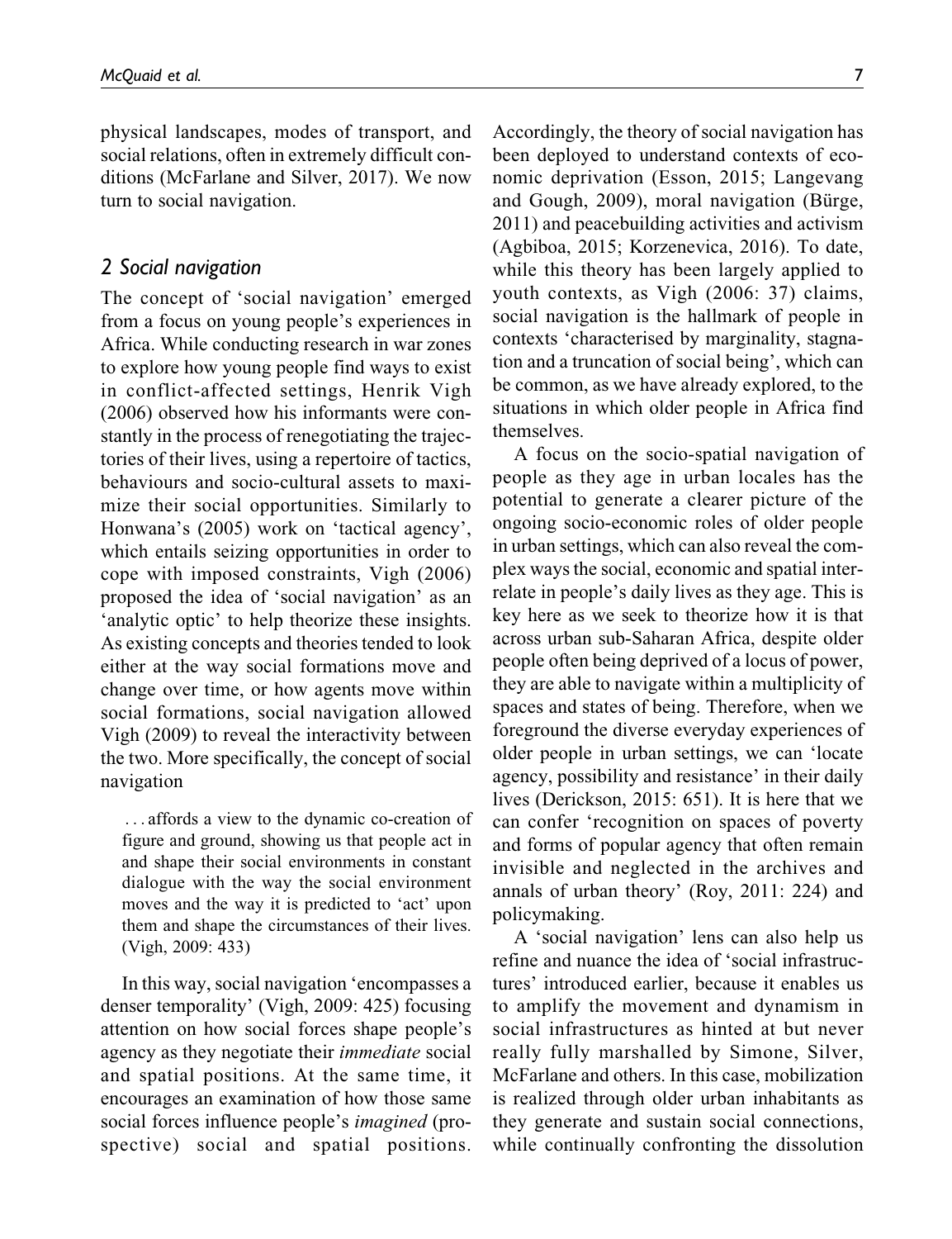and degradation of the physical and social infrastructures in which they live. As we now illustrate, social navigation alongside social infrastructure offers a mechanism for exploring physical and imagined (im)mobility in geographies of ageing. This consideration of how older people navigate urban 'sites of interlocking and conflicting commercial, social, and political interests' (Buffel et al., 2012: 601), and how these generate diverse opportunities and constraints in becoming and being old, offers new directions for geographies of ageing and inclusive urban processes within and beyond Africa. In the next section, we foreground the diversity and complexity of becoming old in African contexts and think through how socioeconomic trends and urban processes affect social and spatial (im)mobilities of older populations. We then attend to the intergenerational relations and (inter)dependencies of ageing that shape, and are shaped by, urban dynamics.

## V Navigating social and spatial (im)mobilities into old age

Recent understandings of advanced age and eldership in Africa demonstrate how they are inherently relational constructs rooted in particular historic contexts, rather than discrete categories (Kodzi et al., 2011; Nyanzi, 2009). In northwest Tanzania, 'advanced age' is defined based on 'social age' through considerations such as having grandchildren and physical capacity, where a difference is drawn between older people who have strength and those who do not (De Klerk, 2016: 141–2). What it means 'to be old' and definitions of who is 'old' in contemporary Africa are thus very much socially determined. As Hoffman and Pype (2016: 4) argue, it is the mutability of 'one's position within social networks that defines one as an "elder/grand/big person" or as a "petit/ small person"'. Kopytoff (1971: 131) illustrates this in his study of ancestral veneration among the Suku in today's Democratic Republic of

Congo, demonstrating how 'Eldership is not an absolute state of being old ...[but] is always relative to someone who is younger'.

Furthermore, not all those who are old are 'elders'. In Ghana, for example, 'elders' refers to a specific group of older men who work closely with a chief in governing their community. While their power has diminished over time, a chief and his elders still control the sale (leasehold) of land and may be brought in as mediators in local disputes (Gough and Yankson, 2000). In such situations of customary land tenure, which is especially widespread in West Africa, chiefs and elders have the potential to play a major role in influencing how towns and cities grow through the provision of services (using money raised from land sales) and hence shape the residential mobilities of older people within the city. This illustrates why we contend that older populations are drivers of African urban social infrastructure and play a key role in the connections between 'people and things in socio-material relations that sustain urban life' (McFarlane and Silver, 2017: 463).

Returning to the challenge to older people's immobility, Gilleard and Higgs' (2005) dichotomy between those who are compelled to age in place (suffering increasing isolation and disengagement), and those for whom geographical mobility presents new opportunities (for engagement and the exercise of personal agency), is informative. The dichotomy encourages us to consider how the relative position of old age in urban African contexts can evoke a 'social landscape of gendered power, rights, expectations and relationships' (Durham, 2000: 116). This is significant because whilst many older Africans might appear marginalized from and immiserated by urban life, akin to Doherty's (2017) disposable people, some are in fact expressing diverse forms of creative and mobile agency linked to complex imagined geographies (Vigh, 2009). They are generating new urban configurations in the process, which operate in conversation with pluralized local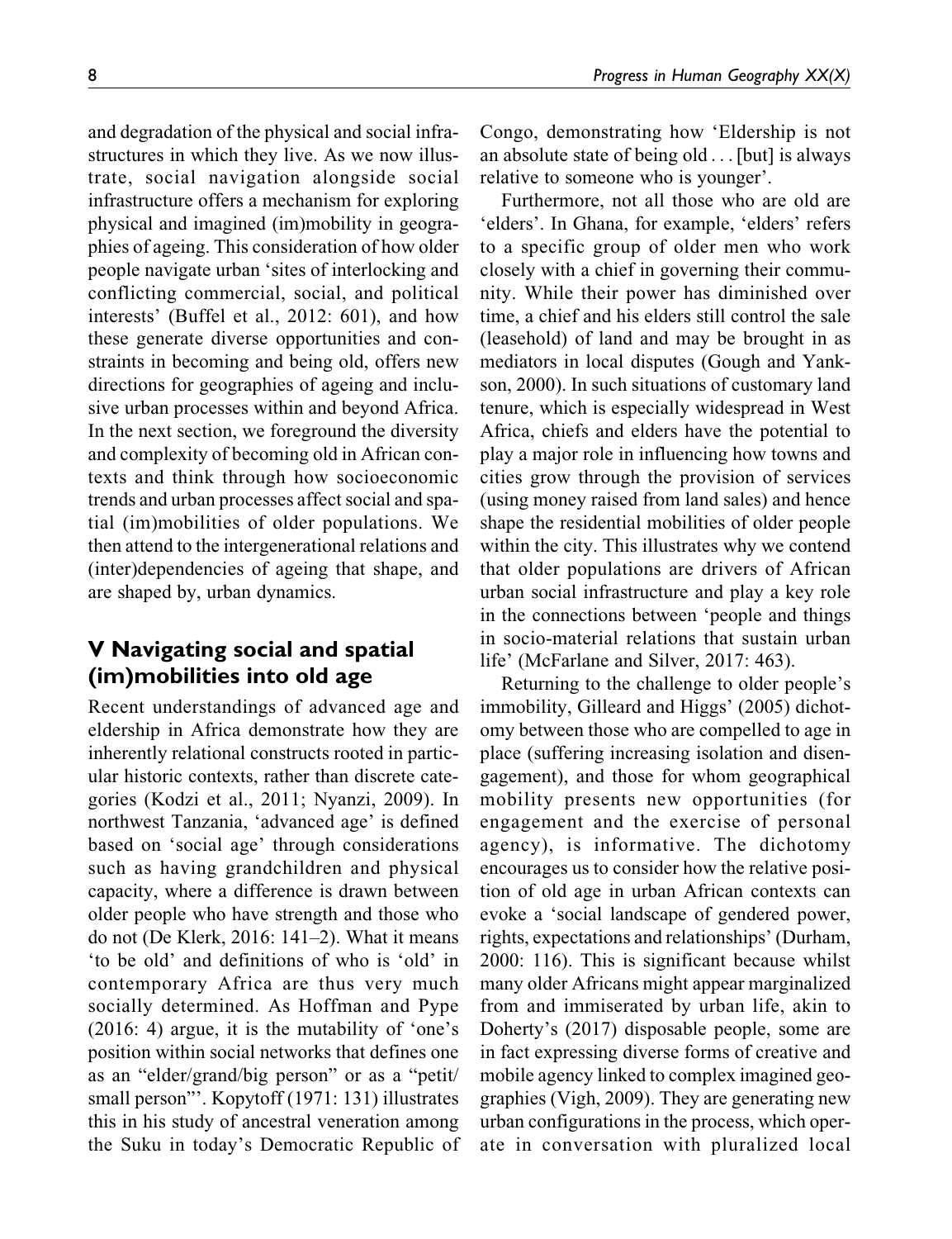understandings of old age and the life course. Even in displacement contexts, reports suggest older people continue to actively contribute to household income, childcare and community decision-making (HelpAge International, 2013). Drawing on longitudinal data from Nairobi, Kodzi et al. (2011: 463) report how 79 per cent of older urban residents (aged 50 years or above) work or undertake some form of incomegenerating activity. Such studies strongly challenge the notion that older people are always economically dependent, noting how many resist retirement, develop more secure and powerful financial positions, and play vital socioeconomic roles that go beyond conventional understanding of mobility/ immobility (cf. Kodzi et al., 2011; Nyanzi, 2009; Pype, 2016; Wignall et al., 2019).

Central to understanding the multi-layered agency of older people is the need to expand on the handful of studies exploring intersections between ageing and factors including gender and socio-economic status outside of a caring framework (Pype, 2016; Wignall et al., 2019). A key challenge for future research on geographies of ageing, particularly as it relates to urbanism in low- and middle-income countries, is therefore to understand how older populations' mobilities dynamically interact with the interrelated and shifting socio-economic dimensions of urban change. This will need to be accompanied by an examination of how older people's experiences are differentially marked by intersecting geographies of social difference including race, gender, sexuality, (dis)ability, ethnic or religious background, marital or migrant status and education level. Such knowledge is crucial if we are to develop the evidence needed to drive more inclusive and equitable urban policies towards ageing in the margins of African urbanism. Attentiveness to these inequalities and barriers that older people creatively manage and navigate can shed new light on the spectrum of mobilities and (im)mobilities in which they are immersed as they navigate precarious urban contexts (cf. Buffel et al., 2012; Finlay et al., 2020; Schwanen et al., 2012: Yu and Rosenberg, 2020).

Taking the case of gender relations, research shows that older women in Africa, and elsewhere, frequently face greater economic burdens than men (cf. Avis, 2000; Calasanti, 2005; Chepngeno-Langat and Hosegood, 2012; Okiria, 2011; Sherif, 2007; Tamale, 2011). Gender was found to be the most pronounced axis of inequality amongst older people in Nairobi, where older men were reported to be much better off in terms of employment, opportunities and overall quality of life, while women were relatively poorer and typically the most disadvantaged (Aboderin et al., 2017). In Uganda, the impact of widowhood upon older people's well-being and social support is deeply gendered and tied to ideas and experiences of mobility. While widowers are recognized as the sole owners of property and children, and encouraged to remarry, many widows face the likelihood of losing the status, property and children gained during their marriage and may be restricted from remarrying or moving elsewhere for greater opportunity (Nyanzi, 2009). We propose that a way to understand how these geographies of social difference shape the tactics and strategies employed by older populations, as they simultaneously move through the latter stages of the life course and urban space, is to follow Vigh's (2006) guidance. More specifically, to examine how social forces that create hierarchical categorizations are used by older populations to negotiate social and spatial positions, alongside an examination of how those same social forces influence older people's imagined (prospective) social and spatial positions.

Such understandings are important because African urban environments are known to cement and erode traditional constructions of authority and linked responsibilities (cf. Hoffman and Pype, 2016; Van der Geest, 2016; Wignall et al., 2019). This holds true beyond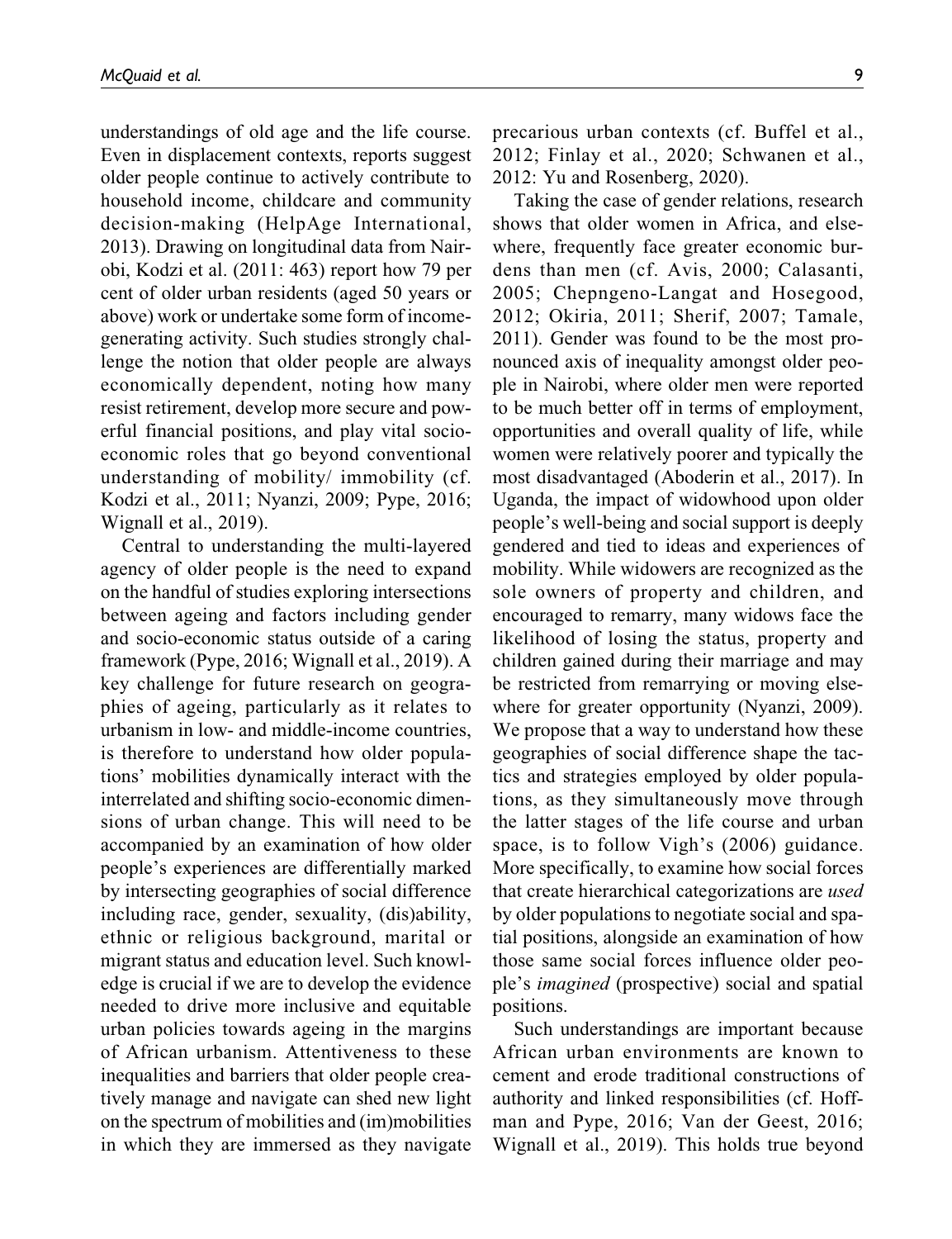African contexts. In their study of older people in Guadalajara, Mexico's second-largest city, Varley and Blasco (2000) illustrate how shifting intergenerational kin (power) relations, gendered employment patterns in earlier life, coupled with urban poverty, lead to more older women living alone or being dependent on relatives for care, and instances of older men experiencing isolation from their adult children. Empirical studies further reveal the fragmentation and segregation of urban space alluded to above, whereby residents can be confined to specific areas, excluded from (and by) particular spaces, individuals and institutions, and their mobilities regulated directly or indirectly by a combination of age, gender, class and income differentials (cf. Becker, 2003; Scharf et al., 2002).

In African towns and cities, as with urban environments more globally, there is a spatiality to social and material inequalities (Chant and McIlwaine, 2016; Esson et al., 2016; Finlay et al., 2019; McFarlane and Silver, 2017; Thieme, 2018). The socio-economic disparities among older people, such as those discussed above, can, therefore, be further compounded by (im)mobility. For example, it could be informative to understand how, if at all, older people living in peripheral areas with limited access to transportation make their way to and from places. Similarly, how do older people residing in informal urban settlements, where connection to transport services can be patchy, attempt to expand their horizons of possibility (cf. Ezeh et al., 2006; Mberu et al., 2013)? Such questions have received insufficient critical treatment in urban policy agendas concerning low- and middle-income countries partly, as mentioned above, due to norms that mark urban spaces as being 'for the youthful, adult and middle-aged residents who were there to tap into the vast opportunities' (Nyanzi, 2009: 469). Relatedly, some urban policy narratives concerning the use of urban space revolve around the perception that physical mobility is an inherent element

of agency, which becomes synonymous with youth.

Individuals who are not mobile, or are perceived to be physically immobile, can become associated with a lack of agency and hence be attributed lower social and economic value. Pype (2016: 52), however, shows how engaging with African urbanism qualifies this narrative as immobility is often 'a sign of power, honour and privilege' afforded to older people. Meanwhile 'cultural logics of respect act to cement seniors in their dwelling' and maintain the persistent image that people with authority, elders and also the so-called "big men" ... do not "move"' (Pype, 2016: 52–3): a set of behaviours that, if explored further, may offer new perspectives on urban social infrastructure. As Vigh (2009: 433) puts it, this shifts 'our analytical gaze ... toward the way people not just act in but interact with their social environment and adjust their lives to the constant influence (in potentia and presentia) of social forces and change'. This may take empirical innovations as well as theoretical ones (Vigh (2009: 420). As Wignall et al. (2019) have explored in their study of livelihood biographies among older urban residents of two Ghanaian cities, capturing a diversity of everyday mobilities, life-cycle migration and the acknowledgement of future potentialities can highlight the continued contributions of older men and women to producing not only social and economic value but urban space itself. These two studies point to the more dynamic forms of (im)mobility among older people in African towns and cities that is currently underappreciated in urban development narratives or, indeed, 'age-friendly' policies.

How older people perceive and imagine mobilities and immobilities can influence their livelihood and mobility strategies in both the short and long-term. While there have been longstanding trends of 'return migration' of older African adults going back to their rural homes from the city (Issahaku and Neysmith, 2013; Parmar et al., 2014), more recent research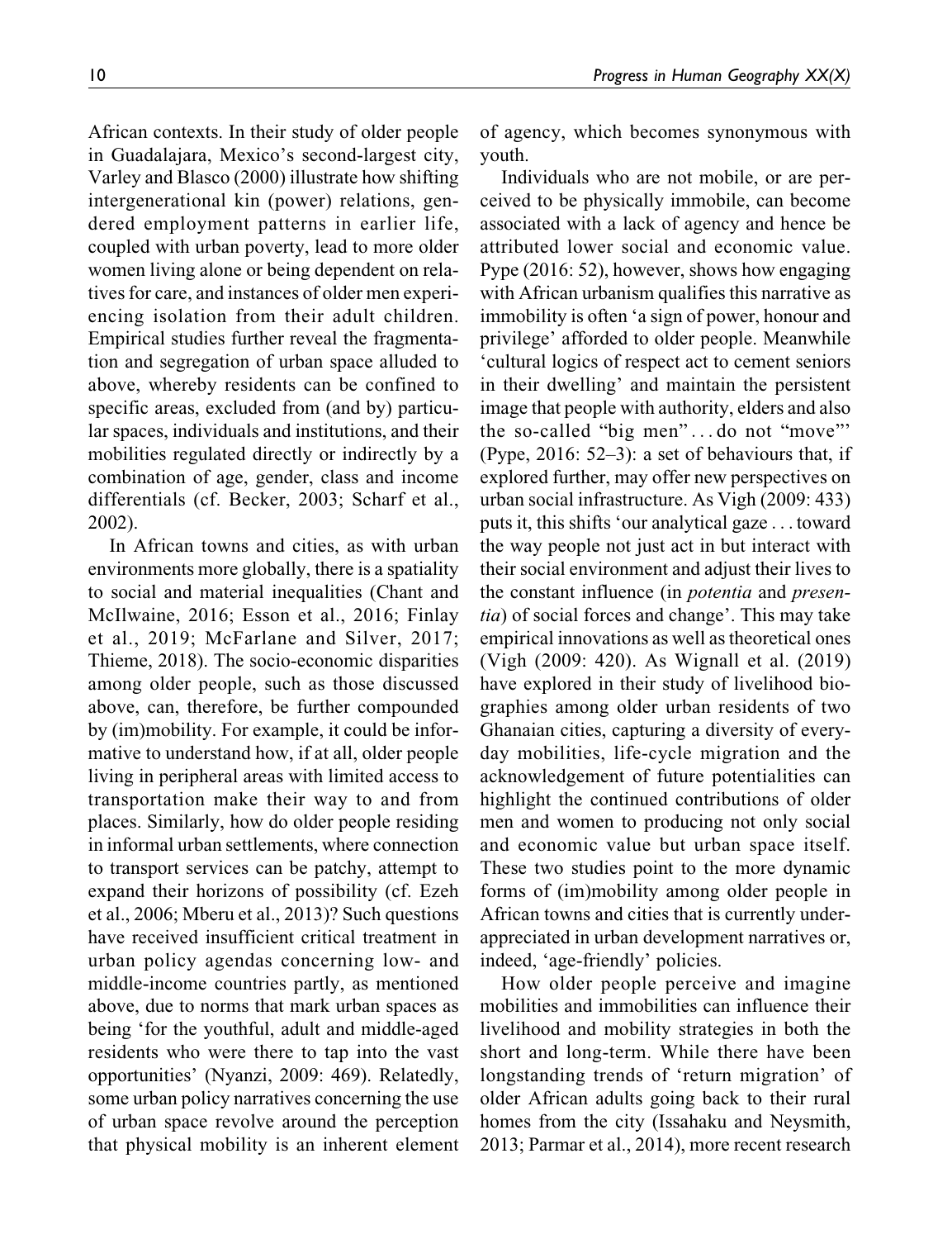highlights how towns and cities are increasingly becoming the permanent home to a growing number of older people. When older people migrate out of the city, these decisions are shaped by whether they have children living elsewhere, their prior intention to out-migrate, their duration of stay in the city, socio-cultural affective ties to urban places, their socioeconomic status, and ownership of land outside of the city (Falkingham et al., 2012). Increasing numbers of urban migrants are instead ageing and growing old in the urban settlements that marked the first step in their rural-to-urban migration, with little prospect of moving out or back to their rural origins (cf. Chepngeno-Langat and Ezeh, 2007; Falkingham et al., 2011; Gough et al., 2019; Potts, 1995, 2009). In such settlements, it has long been recognized that 'most older people make significant contributions to the productive and reproductive functions of their households' (Gorman and Heslop, 2000: 1149). Put differently, older people form part of the 'connective tissue, often unpredictable, anchoring urban life in popular neighbourhoods across the urban world' (McFarlane and Silver, 2017: 463). In navigating social and spatial (im)mobilities into old age, they become an integral part of the urban social infrastructure.

# VI Navigating intergenerationality and (inter)dependency

Adopting a social navigation lens can also reveal new dimensions of what Brenner and Schmidt (2015: 166) have called the moment of 'concentrated urbanisation' as African cities expand in new ways (see also Myers, 2011; Pieterse, 2011; Schindler, 2017). The sheer multiplicity of new configurations of social relationships has created novel problems for older people to solve but at the same time has generated new opportunities for them to exploit (see Wignall et al., 2019). In contrast to a policy context that frequently separates older people 'from wider morally binding membership in society' (Sumich, 2016: 822; cf. Ferguson, 2013), gerontological, geographical and medical literatures concerning African contexts highlight the ways in which older people are embedded in complex social (and moral) networks which are constantly in flux. These networks are comprised of children, grandchildren, siblings, extended family, friends, religious organizations, secular social support, and other informal interactions, which reveals the extensive (inter)dependencies across (and within) generations and interconnections between informal and formal social support. Close parallels are evident here with research on the geographies of ageing in Asian contexts, where it has been noted that 'intergenerational solidarity is best understood within the context of collective expectations and familial obligations related to the ageing of individuals' (Desai and Tye, 2009: 1018).

In sub-Saharan Africa, then, the role of older people may be even more crucial to maintaining social cohesion. As Aboderin (2012: 72) has argued, 'through their roles and the way they execute them, older people directly influence younger generations' capability for, and perspectives on, economic engagement', fostering forms of 'intergenerational intelligence', which can help fulfil vital socio-economic needs, especially at times of crisis or change. Older people, therefore, often occupy active roles within webs of contingent and situated transgenerational caring relations, which may be tested in ruptured urban contexts (McQuaid et al., 2018). For instance, within urban households these intergenerational care responsibilities are increasingly shaped by the extensive co-residence of older adults with younger generations through 'intimately-shared physical and social space' (Aboderin et al., 2017: 10). Family support practices are, therefore, at 'the crux of social security' in many African contexts, especially where urban welfare systems are non-existent or at breaking point, enabling urban residents to devise tactics and strategies to navigate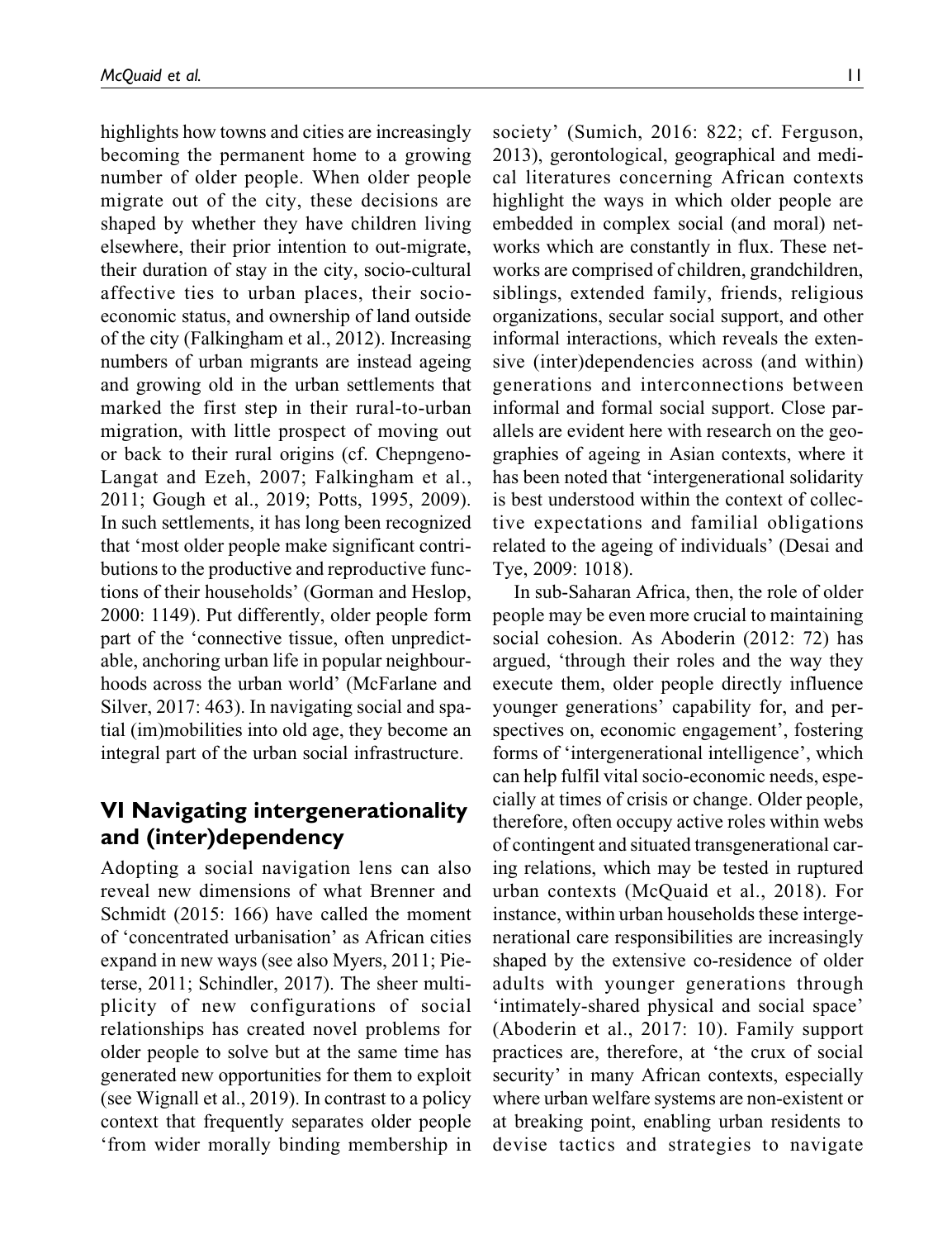precarious economic conditions, as theorized by Vigh (2009) and of particular pertinence for older people. For example, in Tanzania, care arrangements differ markedly between rural and urban settings, with elder-to-elder care more prevalent in rural settings where young people have moved on (Van Eeuwijk, 2016). Here care is enacted through multiple everyday practices such as bringing water and praying together, which shift radically in relation to the urban or rural setting (Van Eeuwijk, 2016). However, normative discourses on intergenerational relations, care support and kinship obligations remain notably uniform with 'the high expectations of old people in need of care, who state that their children must provide care' (Van Eeuwijk, 2016: 87). This illustrates the disjuncture between persistent moral norms and everyday practices stretched further by rapid processes of urbanization (Van Eeuwijk, 2016: 87).

Particularly in urban settings, the 'ideal view of intergenerational indebtedness' does not, however, often tally with 'real care arrangements', where structural adjustment, neoliberalization and fragmentation of the urban landscape conspire to transform traditional intergenerational care, support systems and networks (Ferreira, 2008). As some authors argue, family care is in 'crisis', accelerated and exposed by rapid, unchecked urbanization (Aboderin, 2006; Hoffman and Pype, 2016; Van der Geest, 2002, 2016), specific polices of urban dispossession (Doherty 2017) and rising inequalities between increasingly diverse urban residents (Buffel et al., 2012; Finlay et al., 2020). In Burkina Faso, an 'inversion' of the intergenerational contract, whereby kinship ties provide the foundation for networks of reciprocal care-giving relations between younger and older generations, has been observed. Young people are either leaving for the city or dreaming of migrating, resulting in a care deficit. Youth are also failing to establish independent households, continuing to depend on their family, when ideally they should be supporting their elderly parents (Roth, 2008). The points raised here resonate with seminal work on geographies of ageing in Asia by Desai and Tye (2009: 1013), where they note that amidst rapid ruralurban migration 'there is widespread concern over the decline of the family, its stability and "effectiveness" to cater for the needs of the elderly'.

Changes in family support practices, living arrangements and intergenerational roles significantly impact how older people navigate ageing, which affects the nature of older urban residents' social-support exchanges, economic, emotional and physical wellbeing and mobilities (Aboderin, 2006; Kikafunda and Lukwago, 2005; Kimokoti and Hamer, 2008; Kodzi et al., 2011; Roth, 2008; Van der Geest, 2016). In Uganda, while the norm is for aged parents to be cared for by their adult children, multiple reasons including death, ill-health and migration often leave older urban residents without care and instead continuing to provide care (Nyanzi, 2009: 472). 'Surrogate-mothering of grandchildren' is reportedly an overwhelming reality for many elderly women across Africa (Schatz, 2007: 150). In South Africa, older women are overrepresented in the HIV/AIDS care economy (Raniga and Simpson, 2011), while in Tanzania, in one third of households an older person (aged 60 years and above) provides major care for another aged individual (Van Eeuwijk, 2016). Such 'elder-to-elder care arrangements' are understood as a 'necessary but also pragmatic adjustment to a rapidly changing urban and rural context' (Van Eeuwijk, 2016: 88).

Oscillating between dependency/independence and marginalization/centrality forces older people in urban contexts to make difficult moral decisions to mitigate the threat of poverty and degradation. In their work on home-based enterprises in the congested urban space of the Ghanaian capital Accra, Gough et al. (2003) describe how older people use a variety of income-generating activities to supplement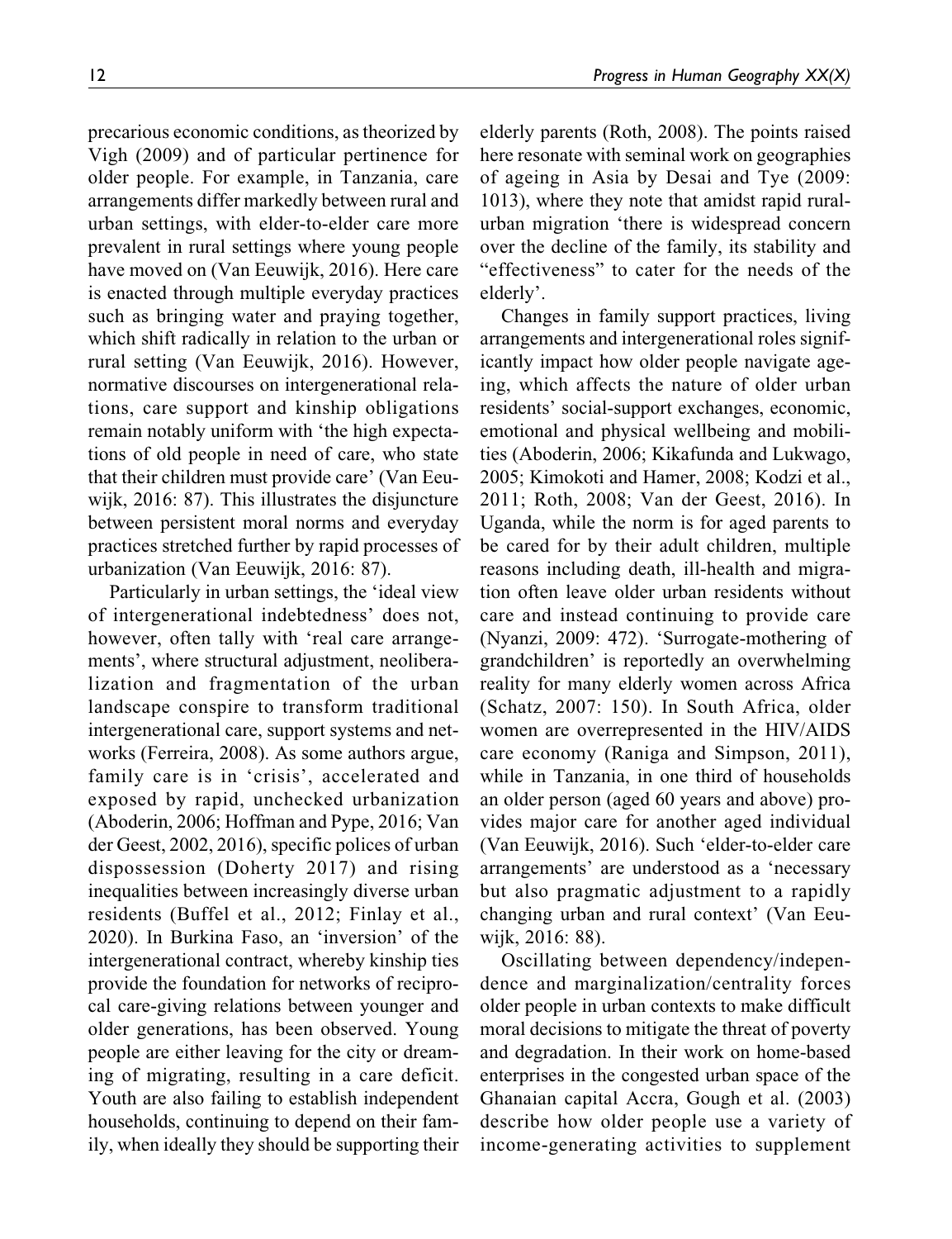remittances and pensions. Due to the composite nature of household income in Accra, older people are not only able to contribute economically well past retirement age but are eager to do so for multiple reasons, 'including the possibility of maintaining some independence and selfesteem' (Gough et al., 2003: 266). For widowed older women in Uganda, maintaining caring responsibilities can represent a strategic choice to mitigate against, and resist, 'loneliness, illness, immobility, and insecurity'; their narratives 'imbued with notions of responsibility, reciprocity, relationship, societal expectations, and obligation' (Nyanzi, 2009: 473–4; see also Varley and Blasco, 2000, for urban Mexico). Some of these women receive remittances from migrant children, while others rely on their own ingenuity to survive, with many becoming traders. Their decision to live as dependants, however, impacts their independence and restricts their ability to find or maintain sexual partners. In other words, the women trade one form of agency for another, neither of which can be polarized as either active or passive (Oswell, 2013). Here we see how a social navigation analytical optic enables a focus on how social forces shape older people's agency as they negotiate their immediate social and spatial positions.

Experiences from Africa also reveal how the ways older people navigate and access the city are shaped not only by their socio-economic resources but also by their diverse biographies (Wignall et al., 2019). Their present positions and capabilities encompass complex and dynamic life histories comprising shifting (and sometimes fractured) statuses, aspirations, imaginaries and relations, which are connected to spatial histories and trajectories. In a study that traced the 'public life course' of a single civil servant in Botswana, Werbner (2004) demonstrates how the life courses of older people are both fractured and interrupted, deeply implicated in webs of historical, social and political meanings. For some older people, this enables them to play a vital broker role between generations and across different intergenerational factions, acting as conduits for social memory and shared values, as has been shown in fragile and conflict-affected settings (Boersch-Supan, 2012).

More dramatic and sudden reconfigurations of both social relations and differing symbolic understandings of (inter)generational relations that occur across the life course in relation to broader geopolitical events and trends are also apparent. Van Dongen (2005) uses biographies of Xhosa older people in South Africa to show how painful past experiences and memories of social and political change make present survival and intergenerational relations more difficult, leading to the increased isolation of people as they age. Many of these feelings of disenfranchisement are linked to space, place and mobility, with historical rural-urban hierarchies linked to apartheid spatial exclusion mapped onto present rural-urban disparities. As (Dongen, 2005: 526) claims, 'Social and cultural ruptures, insecure positions and many other hardships have harmed inter-generational relations, to the extent that many older people have lost contact with their children and neighbours as well as their respect and care'. Past experiences of trauma, therefore, need to be recognized and evaluated more subtly if inclusive urban policies are to be harnessed in pursuit of more just urban futures. Furthermore, while there is a growing literature that focuses on changing intergenerational relationships in relation to traumatic events, it is equally important to consider the impacts of everyday experiences of both geographical and historical insecurity that permeate experiences of quotidian life in African cities (Gough et al., 2016; Pieterse and Parnell; 2014; Thieme; 2018).

These cases demonstrate the persistent contributions older people make to urban socioeconomic cohesion. They occupy active positions within dense exchange relationships that comprise dynamic inter- and transgenerational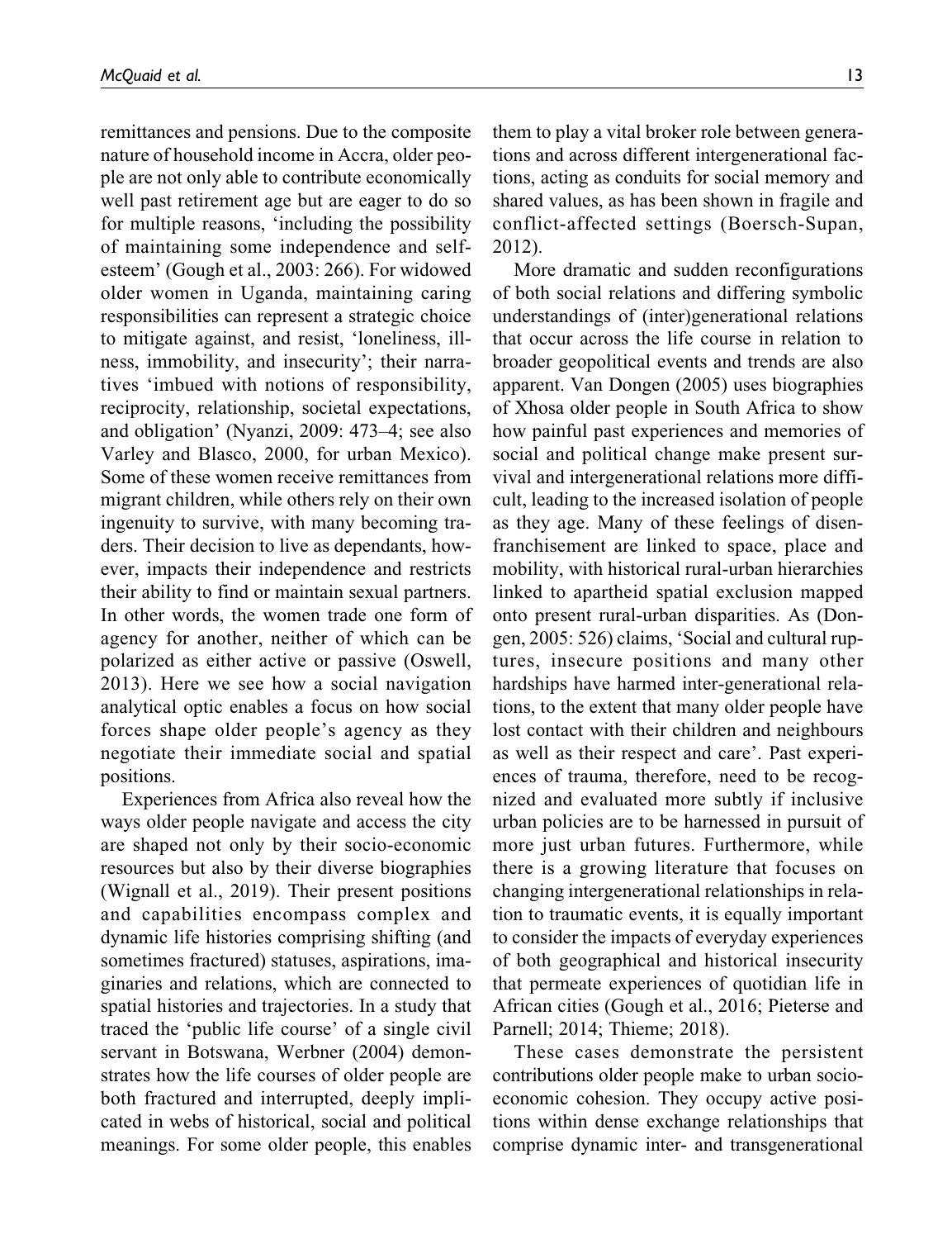support systems, revealing some of the complex ways in which older people navigate a multiplicity of spaces and states of being to survive in rapidly changing socio-economic urban landscapes. Moreover, older people often represent an essential – yet frequently under-recognized – element of the urban social infrastructures that enable African cities to function (McFarlane and Silver, 2017; Simone, 2004; Wignall et al., 2019), which offers a route for geographies of ageing to link debates about developing 'agefriendly' cities to ideas of 'urban citizenship' and the right of all citizens to make full use of the city (Buffel et al., 2012: 607; Lemanski, 2017). Geographies of ageing can thus attend to the diversity within and between older urban populations, recognizing older people as competent and dynamic social actors utilizing multiple forms of agency within and between urban spaces (Boersch-Supan, 2012; Werbner, 2004), whilst also situating an analysis of older people within the complex context of precarity, inequality and potential inequalities that urban residents contend with on a daily basis (Doherty, 2017).

### VII Conclusions

This paper demonstrates how a focus on insights from urban settings in low- and middle-income countries encourages researchers and policymakers to confront the multiple ways of becoming, being and identifying as 'old' and/or as an 'elder'. We argue that focusing on the lived experiences and subjectivities of older urban Africans through a conceptual lens which combines 'social navigation' and 'social infrastructure' approaches can potentially disrupt the reductive policies and conceptualizations of ageing and being 'age-friendly' circulating in urban policy and development discourses. As shown, such policies tend to overlook the complexity of older people's decision-making processes and how they anticipate, manage, react to and reflect on the flows and disjunctures of contemporary life in urban African contexts (cf. Aboderin, 2012; Nyanzi, 2009).

The conceptual approach proposed in this paper extends these policy debates, whilst offering a further contribution to postcolonial scholarship on African urban that seeks to move away from the failed modernization narrative by foregrounding everyday realities and circumstances. An additional way to emphasize and articulate the 'generative powers of the ordinary' (Pieterse, 2013: 10), and thereby subtly disrupt 'mainstream global urbanism by attending to the tactics of survival and subversion resorted to by subaltern or subordinated populations' (Sheppard et al., 2013: 897), has therefore been proposed. This approach makes it possible to identify geographies of ageing that can help urban policymakers better recognize older people as competent and dynamic social actors utilizing multiple forms of agency within and between the interstitial spaces of the city. Consequently, to assist Robinson's (2016: 3) call to 'open urban studies to a more global repertoire of potential insights', we urge greater consideration of theories emerging from the Global South. We do so while conscious of our reliance in this paper primarily on theoretical insights from scholars from or based in Global North higher education institutions.

Significantly, and counter to trends in current urban governance and policies that foreground youth as urban actors, our engagement with literature recounting the experience of older people in African contexts illustrates how older people deploy their agency through social and spatial (im)mobilities, intergenerational relations and (inter)dependencies. As they do so, older people shape and are shaped by urban dynamics. Accordingly, we argue for a relational, situated approach to geographies of ageing that builds on Vigh's (2009) theory of 'social navigation' to engage with this multiplicity of agency and analyse how people find ways to improve their life chances as they become older amidst complex histories of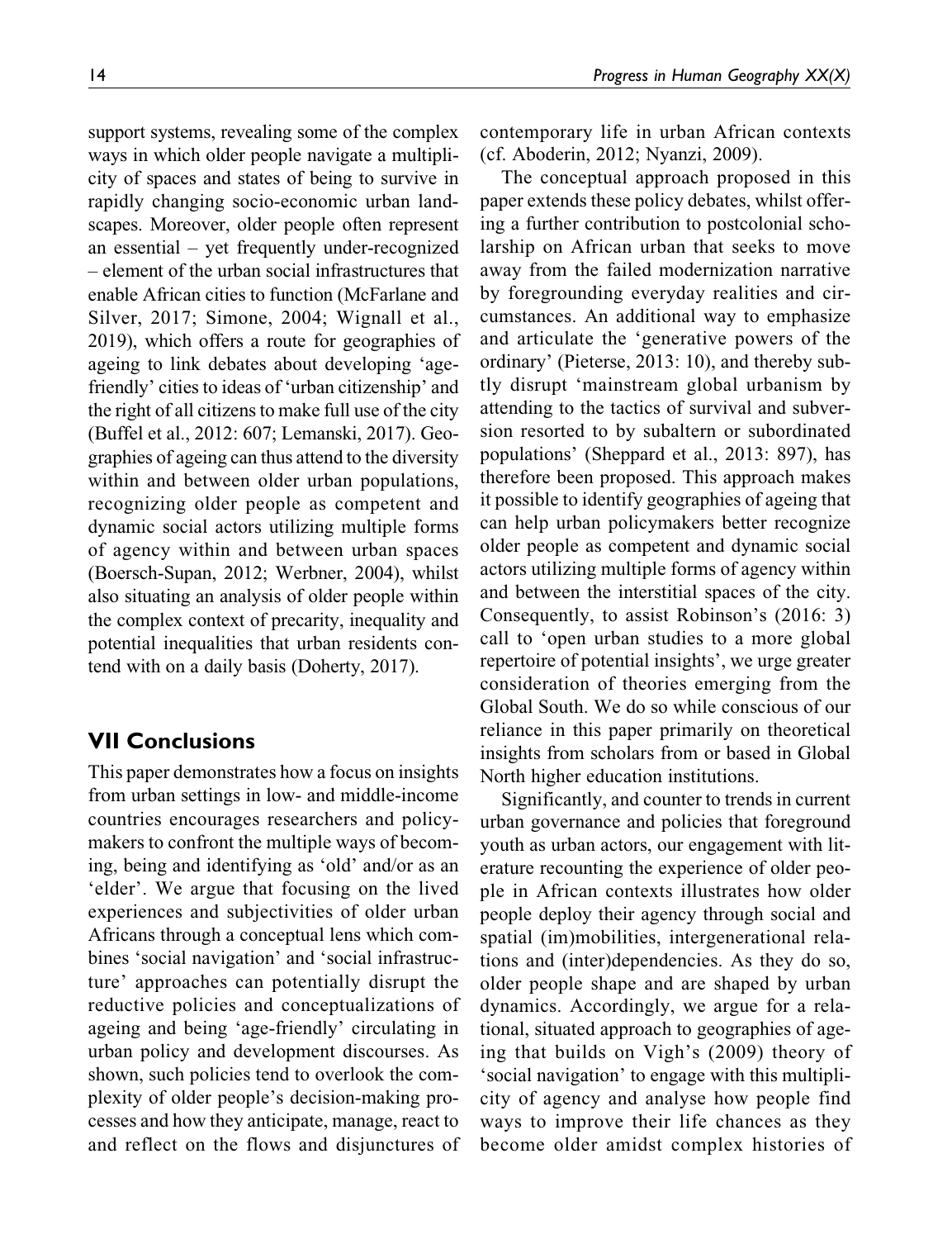inequality and inequity. In this way, we can better attune geographies of ageing to how older people navigate not only the physical city but also 'social infrastructure', including shifting and ambiguous intergenerational relationships, identities, expectations, and (inter)dependencies embedded in local politics and hierarchies. This is critical to geographies of ageing and urban studies, both within and beyond Africa, because it points to a need to better conceptualize older people's exclusion from processes of urban governance, planning and regeneration. It also indicates how older people are creatively resisting and reproducing structural processes as key elements within dynamic and complex urban infrastructures.

In closing, it is important to note that exploring geographies of ageing as proposed above qualifies policy narratives that categorize groups of people as either producers or consumers, and paint those in need of welfare, state assistance and social protection as a drain on resources (Ferguson, 2013). It is this conflation of material and pastoral needs with negative connotations of dependency, by urbandwellers, policymakers and NGO-workers alike, that perpetuates the coupling of older people with inaction and a lack of participation in urban processes. Yet, as this paper has shown, such a narrative hinders efforts to reveal the 'elusive essence of African cities' (Pieterse, 2011: 6), and obscures the role Southern urbanism can and should play in urbanism theory making more broadly (Roy, 2011; Schindler, 2017). Moreover, this narrative overlooks how particular urban contexts shape older people's everyday tactics for seizing opportunities and navigating urban social and material landscapes, and how in turn urban space itself comes to be shaped by older people. Our overarching conclusion is, therefore, that focusing on the lived experiences and subjectivities of older populations in urban Africa is analytically productive in two significant ways. First, it reveals how urban contexts shape older people's everyday tactics for seizing opportunities and navigating urban social and material landscapes, and how in turn urban space comes to be shaped by older people. Second, it demonstrates why a more substantive dialogue between urban ageing policy and empirical insights on ageing in low- and middle-income countries can help to create new forms of knowledge that are more equitable and just, both epistemologically and in their policy impacts.

### Declaration of conflicting interests

The author(s) declared no potential conflicts of interest with respect to the research, authorship, and/or publication of this article.

### Funding

The author(s) disclosed receipt of the following financial support for the research, authorship, and/ or publication of this article: This work was supported by the 'African Rural-City Connections' (RurbanAfrica) research project. RurbanAfrica was funded by the European Union under the 7th Research Framework Programme (theme SSH), Grant Agreement no. 290732. More information can be found at:<http://rurbanafrica.ku.dk/>.

### ORCID iD

Katie McQuaid **[https://orcid.org/0000-0003-](https://orcid.org/0000-0003-4919-2958)** [4919-2958](https://orcid.org/0000-0003-4919-2958)

James Esson  $\bullet$  [https://orcid.org/0000-0002-7076-](https://orcid.org/0000-0002-7076-5119) [5119](https://orcid.org/0000-0002-7076-5119)

Katherine V. Gough **I** [https://orcid.org/0000-0002-](https://orcid.org/0000-0002-9638-9879) [9638-9879](https://orcid.org/0000-0002-9638-9879)

### Note

1. This paper uses the term mobility to refer to the ability to move but draws on the so-called 'mobilities paradigm' to place mobility/immobility on a spectrum incorporating imagined and potential mobilities (motilities) alongside physical mobilities and forms of transport mobilities (Rigg, 2008).

### References

Aboderin I (2006) Intergenerational Support and Old Age in Africa. London: Transaction.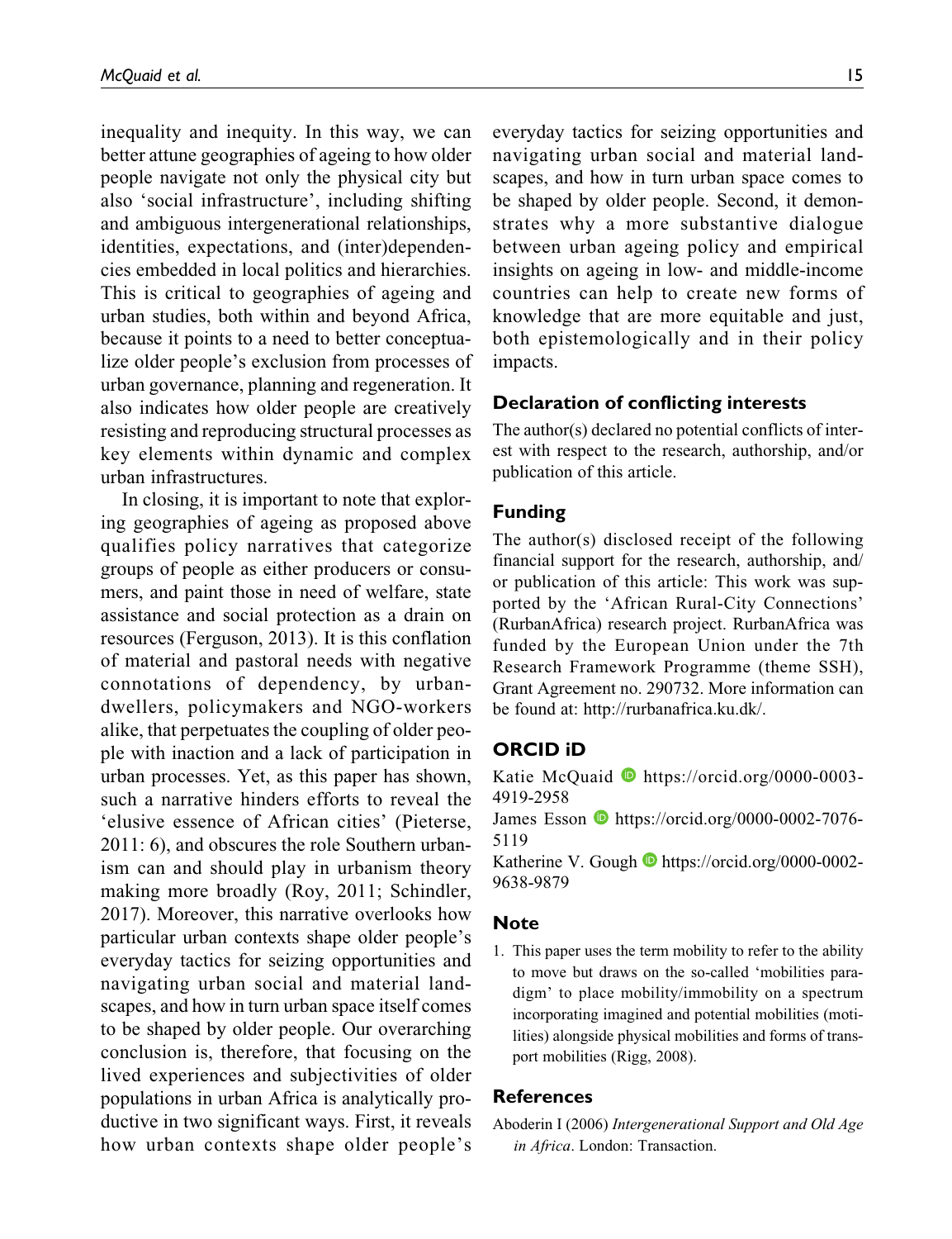- Aboderin I (2012) Ageing Africa: Opportunities for development. In: Beard J, Biggs S, Bloom D, Fried L, Hogan P, Kalache A and Olshansky J (eds) Global Ageing: Peril or Promise? (Program on the Global Democracy of Ageing, Working Papers 89). Cambridge: World Economic Forum, 69–73.
- Aboderin I and Epping-Jordan J (2017) Towards Longterm Care Systems in Sub-Saharan Africa. Geneva: World Health Organization.
- Aboderin I, Kano M and Owii H (2017) Toward 'agefriendly slums'? Health challenges of older slum dwellers in Nairobi and the applicability of the age-friendly city approach. International Journal of Environmental Research and Public Health 14(1259): 1–13.
- African Population and Health Research Center (APHRC) (2017) Latest Available Estimates from the Nairobi Urban Health and Demographic Surveillance System. African Population and Health Research Center, Nairobi, Kenya.
- Agbiboa DE (2015) Youth as tactical agents of peacebuilding and development in the Sahel. Journal of Peacebuilding & Development 10(3): 30–45.
- Andrews GJ, Evans J and Wiles JL (2013) Re-spacing and re-placing gerontology: Relationality and affect. Ageing & Society 33(8): 1339–1373.
- Avis N (2000) Sexual function and aging in men and women: Community and population-based studies. The Journal of Gender Specific Medicine 3(2): 37–41.
- Barnes M, Harrison E and Murray L (2012) Ageing activists: Who gets involved in older people's forums? Ageing and Society 32: 261–280.
- Barrientos A and Lloyd-Sherlock P (2011) Pensions, Poverty and Wellbeing: The Impact of Pensions in South Africa and Brazil. A Comparative Study (Pension Watch briefing on social protection in older age). London: HelpAge International.
- Becker G (2003) Meanings of place and displacement in three groups of older immigrants. Journal of Ageing Studies 17: 129–149.
- Boersch-Supan J (2012) The generational contract in flux: Intergenerational tensions in post-conflict Sierra Leone. The Journal of Modern African Studies 50(1): 25–51.
- Brenner N and Schmidt C (2015) Towards a new epistemology of the urban? City  $19(2-3)$ : 151-182.
- Buffel T, Phillipson C and Scharf T (2012) Ageing in urban environments: Developing 'age-friendly' cities. Critical Social Policy 32(4): 597–617.
- Bürge  $M$  (2011) Riding the narrow tracks of moral life: Commercial motorbike riders in Makeni, Sierra Leone. Africa Today 58(2): 58–95.
- Calasanti T (2005) Ageism, gravity, and gender: Experiences of ageing bodies. Generations 29: 8–12.
- Chant S and McIlwaine C (2016) Cities, Slums and Gender in the Global South: Towards a Feminised Urban Future. London: Routledge.
- Chatterjee J (2011) Governance as 'performed', governance as 'inscribed': New urban politics in Ahmedabad. Urban Studies 48(12): 2571–2590.
- Chepngeno-Langat G and Ezeh A (2007) 'Between a rock and a hard place': Perception of older people living in Nairobi City on return-migration to rural areas. Global Ageing: Issues & Action 4(3): 67–78.
- Chepngeno-Langat G and Hosegood V (2012) Older people and sexuality: Double jeopardy of ageism and sexism in youth-dominated societies. Agenda 26(4): 93–99.
- Cohen B and Menken J (2006) Aging in Sub-Saharan Africa: Recommendations for Further Research. Washington, DC: National Academies Press.
- De Klerk J (2016) Making sense of neglect in northwest Tanzania. In: Hoffman J and Pype K (eds) Ageing in Sub-Saharan Africa: Spaces and Practices of Care. Bristol: Policy Press.
- Derickson K (2015) Urban geography I: Locating urban theory in the 'urban age'. Progress in Human Geography 39(5): 647–657.
- Desai V and Tye M (2009) Critically understanding Asian perspectives on ageing. Third World Quarterly 30(5): 1007–1025.
- Doherty J (2017) Life (and limb) in the fast-lane: Disposable people as infrastructure in Kampala's boda boda industry. Critical African Studies 9(2): 192–209.
- Durham D (2000) Youth and the social imagination in Africa: Introduction to Parts 1 and 2. Anthropological Quarterly 73(3): 113–120.
- Esson J (2015) You have to try your luck: Male Ghanaian youth and the uncertainty of football migration. Environment and Planning A 47(6): 1383–1397.
- Esson J, Gough KV, Simon D, Amankwaa EF, Ninot O and Yankson PW (2016) Livelihoods in motion: Linking transport, mobility and income-generating activities. Journal of Transport Geography 55: 182–188.
- Ezeh A, Chepngeno G, Kasiira A and Woubalem Z (2006) The situation of older people in poor urban settings: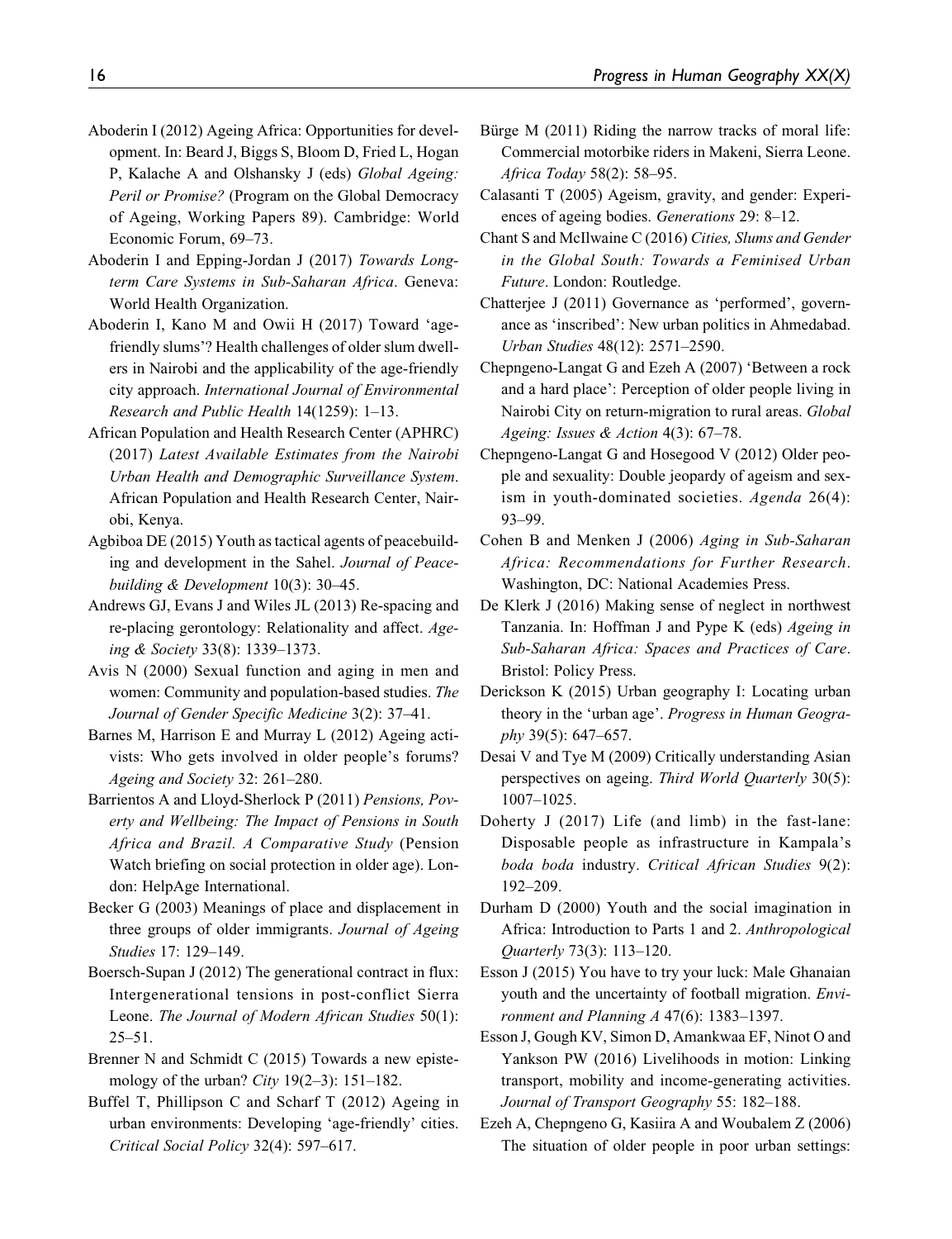The case of Nairobi, Kenya. In: Cohen B and Menken J (eds) Aging in Sub-Saharan Africa: Recommendations for Further Research. Washington, DC: National Academies Press, 189–213.

- Ezeh A, Oyebode O, Satterthwaite D, Chen YF, Ndugwa R, Sartori J, Mberu B, Melendez-Torres GJ, Haregu T, Watson SI and Caiaffa W (2017) The history, geography, and sociology of slums and the health problems of people who live in slums. The Lancet 389(10068): 547–558.
- Falkingham J, Chepngeno-Langat G and Evandrou M (2012) Outward migration from large cities: Are older migrants in Nairobi 'returning'? Population, Space and Place 18(3): 327–343.
- Falkingham J, Chepngeno-Langat G, Kyobutungi C, Ezeh A and Evandrou M (2011) Does socioeconomic inequality in health persist among older people living in resource-poor urban slums? Journal of Urban Health: Bulletin of the New York Academy of Medicine 88(2): S381–S400.
- Ferguson J (2013) Declarations of dependence: Labour, personhood, and welfare in southern Africa. Journal of the Royal Anthropological Institute 19(2): 223–242.
- Ferreira M (2008) Ageing policies in Africa. In: Regional Dimensions of the Ageing Situation (United Nations Department of Economic and Social Affairs). Farnham: Gower.
- Finlay JM and Finn BM (2020) Geography's blind spot: The age-old urban question. Urban Geography. DOI: 10.1080/02723638.2020.1742468.
- Finlay JM, Gaugler JE and Kane RL (2020) Ageing in the margins: Expectations of and struggles for 'a good place to grow old' among low-income older Minnesotans. Ageing & Society 40(4): 759–783.
- Finlay JM, McCarron HR, Statz TL and Zmora R (2019) A critical approach to aging in place: A case study comparison of personal and professional perspectives from the Minneapolis Metropolitan Area. Journal of Aging & Social Policy. DOI: 10.1080/08959420.2019. 1704133.
- Gilleard C and Higgs P (2005) Contexts of Ageing: Class, Context and Community. Cambridge: Polity Press.
- Gorman M and Heslop A (2002) Poverty, policy, reciprocity and older people in the South. Journal of International Development 14(8): 1143–1151.
- Gough KV and Yankson PWK (2000) Land markets in African cities: The case of peri-urban Accra, Ghana. Urban Studies 37(13): 2485–2500.
- Gough KV, Chigunta F and Langevang T (2016) Expanding the scales and domains of insecurity: Youth employment in urban Zambia. Environment and Planning A 48(2): 348–366.
- Gough KV, Tipple AG and Napier M (2003) Making a living in African cities: The role of home-based enterprises in Accra and Pretoria. International Planning Studies 8(4): 253–277.
- Gough KV, Yankson PW and Esson J (2019) Migration, housing and attachment in urban gold mining settlements. Urban Studies 56(13): 2670–2687.
- Graham S and McFarlane C (eds) (2014) Infrastructural Lives: Urban Infrastructure in Context. London: Routledge
- HelpAge International (2013) The Neglected Generation: The Impact of Displacement on Older People. London: HelpAge International.
- HelpAge International (2018) Review of Health Policies in 12 Low- and Middle-income Countries. London: Help-Age International.
- Hoffman J and Pype K (2016) Introduction: Spaces and practices of care for older people in sub-Saharan Africa. In: Hoffman J and Pype K (eds) Ageing in Sub-Saharan Africa: Spaces and Practices of Care. Bristol: Policy Press.
- Honwana A (2005) The pain of agency, the agency of pain. In: Honwana A and De Boeck F (eds) Makers and Breakers: Children and Youth in Postcolonial Africa. Oxford: James Currey Ltd.
- Humphries J and Canham SL (2019) Conceptualizing the shelter and housing needs and solutions of homeless older adults. Housing Studies. DOI: 0.1080/ 02673037.2019.1687854.
- Issahaku P and Neysmith S (2013) Policy implications of population ageing in West Africa. International Journal of Sociology and Social Policy 33(3–4): 186–202.
- Kikafunda J and Lukwago F (2005) Nutrition status and functional ability of the elderly aged 60 to 90 years in the Mpigi district of Central Uganda. Nutrition 21(1): 59–66.
- Kimokoti RW and Hamer DH (2008) Nutrition, health and ageing in sub-Saharan Africa. Nutrition Review 66(11): 611–623.
- Kodzi I, Obeng Gyimah S, Emina J and Ezeh A (2011) Understanding ageing in sub-Saharan Africa: Exploring the contributions of religious and secular social involvement to life satisfaction. Ageing and Society 31(3): 455–474.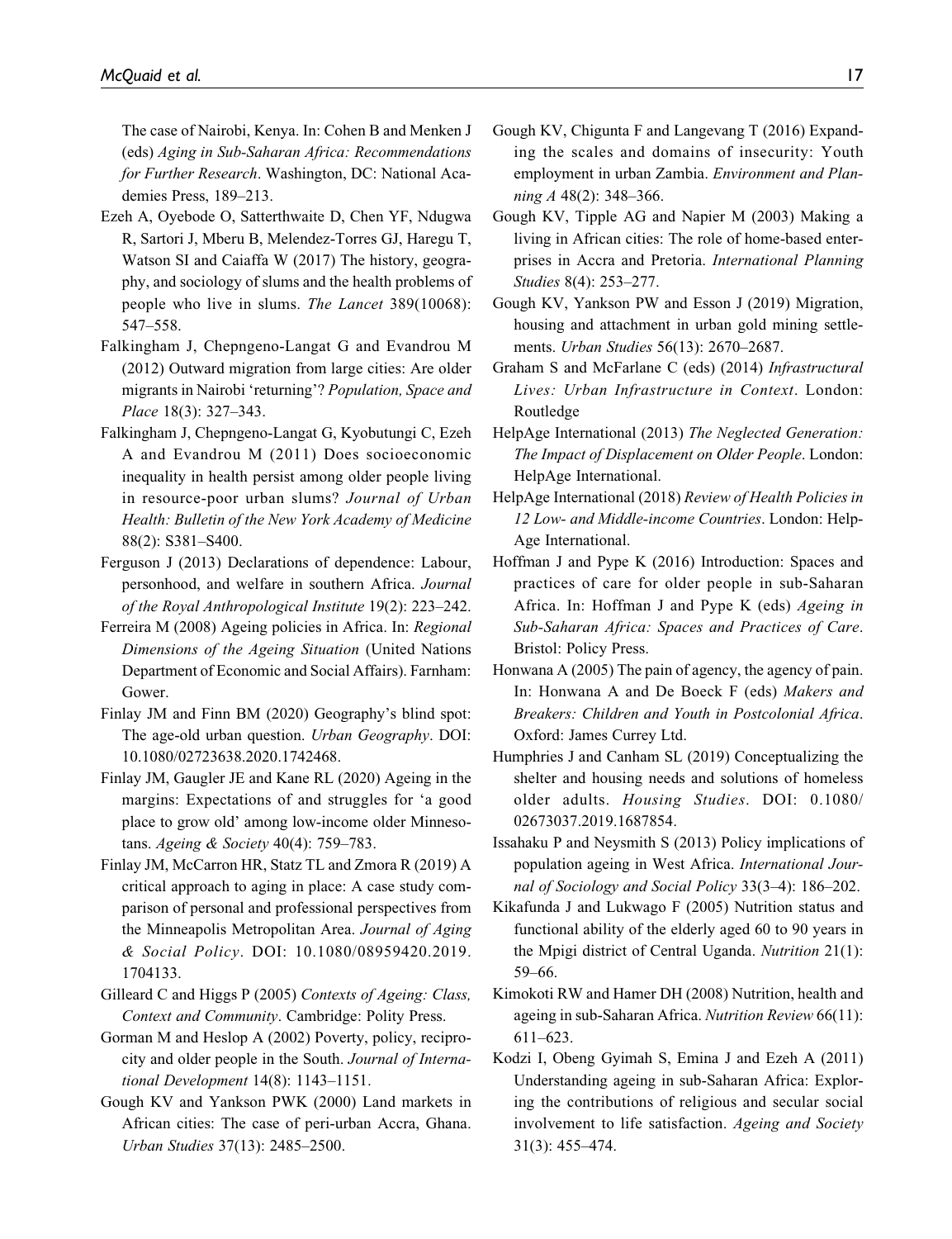- Kopytoff I (1971) Ancestors as elders in Africa. Africa 41(2): 129–142.
- Korzenevica M (2016) Young people navigating political engagement through post-war instability and mobility: A case from rural Nepal. Geoforum 74: 19–28.
- Langevang T and Gough KV (2009) Surviving through movement: The mobility of urban youth in Ghana. Social & Cultural Geography 10(7): 741–756.
- Larkin B (2008) Signal and Noise: Media, Infrastructure, and Urban Culture in Nigeria. Durham: Duke University Press.
- Lemanski C (2017) Unequal citizenship in unequal cities: Participatory urban governance in contemporary South Africa. International Development Planning Review 39(1): 15–35.
- Lloyd-Sherlock P (2010) Population Ageing and International Development: From Generationalisation to Evidence. Cambridge: Polity Press.
- Makoni S (2008) Aging in Africa: A critical review. Journal of Cross-cultural Gerontology 23(1): 119–209.
- Mann L and Nzayisenga E (2015) Sellers on the street: The human infrastructure of the mobile phone network in Kigali, Rwanda. Critical African Studies  $7(1)$ : 26–46.
- Mberu B, Ezeh A, Chepngeno-Langat G, Kimani J, Oti S and Beguy D (2013) Family ties and urban-rural linkages among older migrants in Nairobi informal settlements. Population, Space and Place 19(3): 275–293.
- McFarlane C and Silver J (2017). Navigating the city: Dialectics of everyday urbanism. Transactions of the Institute of British Geographers 42(3): 458–471.
- McQuaid K, Vanderbeck RM, Valentine G, Diprose K and Liu C (2018) 'An elephant cannot fail to carry its own ivory': Transgenerational ambivalence, infrastructure and sibling support practices in urban Uganda. Emotion, Space and Society 32: DOI: 10.1016/j.emospa. 2018.07.009.
- Ministry of Gender, Labour and Social Development (MGLSD) (2015) The National Social Protection Policy Framework for Uganda: Enabling all Citizens to Contribute to and Benefit from Uganda's Social Transformation. ISBN: 978-9970-507-10-8.
- Mitchell L, Burton E, Raman S, Blackman T, Jenks M and Williams K (2003) Making the outside world dementiafriendly: Design issues and considerations. Environment and Planning B: Planning and Design 30(4): 605–632.
- Murray L (2015) Age-friendly mobilities: A transdisciplinary and intergenerational perspective. Journal of Transport and Health 2(2): 302–307.
- Myers G (2011) African Cities: Alternative Visions of Urban Theory and Practice. London: Zed Books Ltd.
- Nyanzi S (2009) Widowed mama-grannies buffering HIV/ AIDS-affected households in a city slum of Kampala, Uganda. Gender & Development 17(3): 467–479.
- Okiria E (2011) Challenges of sexuality and ageing in a barren woman: Interview with Ssejja. In: Tamale S (ed.) African Sexualities: A Reader. Cape Town: Pambazuka Press.
- Organization of African Unity (OAU) (1982) African Charter on Human and Peoples' Rights ('Banjul Charter'). Available at: https://www.achpr.org/legalinstruments/detail?id=49 (accessed 5 May 2020).
- Oswell D (2013) The Agency of Children: From Family to Global Human Rights. Cambridge: Cambridge University Press.
- Parmar D, Williams G, Dkhimi F, Ndiaye A, Asante FA, Arhinful DK and Mladovsky P (2014) Enrolment of older people in social health protection programs in West Africa: Does social exclusion play a part? Social Science & Medicine 119: 36–44.
- Parnell S and Pieterse E (2010) The 'right to the city': Institutional imperatives of a developmental state. International Journal of Urban and Regional Research 34(1): 146–162.
- Pieterse E (2011) Grasping the unknowable: Coming to grips with African urbanisms. Social Dynamics 37(1): 5–23.
- Pieterse E (2013) City Futures: Confronting the Crisis of Urban Development. London: Zed Books Ltd.
- Potts D (1995) Shall we go home? Increasing urban poverty in African cities and migration processes. The Geographical Journal 161(3): 254–264.
- Potts D (2009) The slowing of sub-Saharan Africa's urbanization: Evidence and implications for urban livelihoods. Environment and Urbanization 21(1): 253–259.
- Pype K (2016). Caring for people 'without' value: Movement, reciprocity and respect in Kinshasa's retirement homes. In: Hoffman J and Pype K (eds) Ageing in Sub-Saharan Africa: Spaces and Practices of Care. Bristol: Policy Press, 43–68.
- Raniga T and Simpson B (2011) Poverty, HIV/AIDS and the old age pension in Bhambayi, Kwazulu-Natal, South Africa. Development Southern Africa 28(1): 75–85.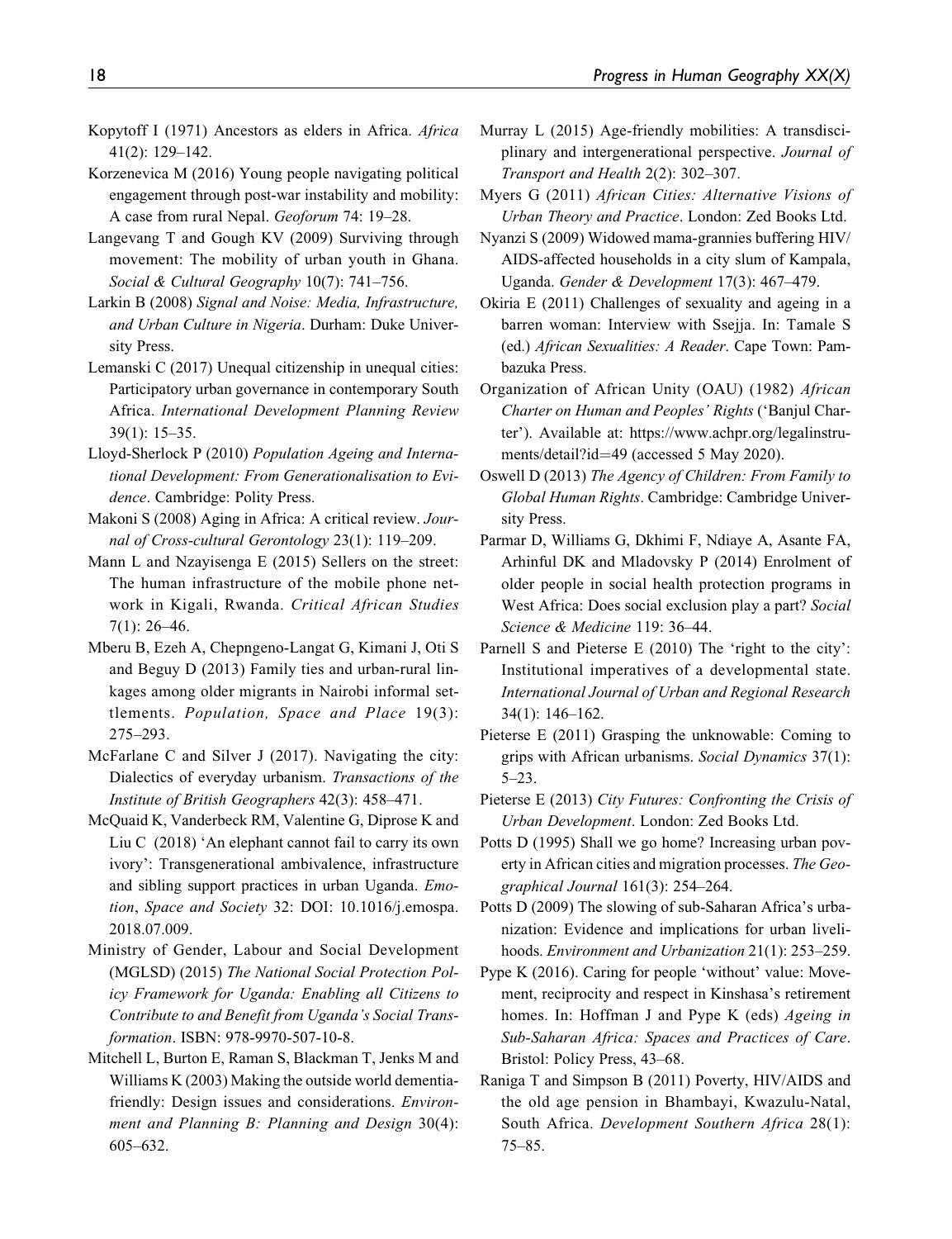- Rigg J (2008) An Everyday Geography of the Global South. London: Routledge.
- Rigon A (2014) Building local governance: Participation and elite capture in slum-upgrading in Kenya. Development and Change 45(2): 257–283.
- Robinson J (2006) Ordinary Cities: Between Modernity and Development. New York and London: Routledge.
- Robinson J (2016) Thinking cities through elsewhere: Comparative tactics for a more global urban studies. Progress in Human Geography 40(1): 3–29.

Roth C (2008) 'Shameful!' The inverted intergenerational contract in Bob-Dioulasso, Burkina Faso. In: Alber E, Van der Geest S and Reynolds-Whyte S (eds) Generations in Africa: Connections and Conflicts. Berlin: Lit Verlag.

- Roy A (2011) Slumdog cities: Rethinking subaltern urbanism. International Journal of Urban and Regional Research 35(2): 223–238.
- Scharf T, Phillipson C, Smith A and Kingston P (2002) Growing Older in Socially Deprived Areas: Social Exclusion in Later Life. London: Help the Aged.
- Schatz EJ (2007) 'Taking care of my own blood': Older women's relationships to their households in rural South Africa. Scandinavian Journal of Public Health 35(69): 147–154.
- Schindler S (2017) Towards a paradigm of Southern urbanism. City 21(1): 47–64.
- Schwanen T and Páez A (2010) The mobility of older people: An introduction. Journal of Transport Geography 18(5): 591–595.
- Schwanen T, Hardill I and Lucas S (2012) Spatialities of ageing: The co-construction and co-evolution of old age and space. Geoforum 43(6): 129–1295.
- Seeley J, Wolff B, Kabunga E, Tumwekwase G and Grosskurth H (2009) 'This is where we buried our sons': People of advanced old age coping with the impact of the AIDS epidemic in a resource-poor setting in rural Uganda. Ageing and Society 29(1): 115–134.
- Sheppard E, Leitner H and Maringanti A (2013) Provincializing global urbanism: A manifesto. Urban Geography 34(7): 893–900.
- Sherif B (2007) 'Treat your elders with kindness and respect': Cultural constructions of age among middle class Cairene Egyptians. In: Aguilar M (ed.) Rethinking Age in Africa. Asmara: Africa World Press.
- Silver J (2014) Incremental infrastructures: Material improvisation and social collaboration across postcolonial Accra. Urban Geography 35(6): 788–804.
- Simone A (2004) For the City Yet to Come: Changing African Life in Four Cities. Durham and London: Duke University Press.
- Sumich J (2016) The uncertainty of prosperity: Dependence and the politics of middle-class privilege in Maputo. Ethnos 81(5): 821–841.
- Tamale S (2011) Introduction. In: Tamale S (ed.) African Sexualities: A Reader. Cape Town: Pambazuka Press.
- Thieme TA (2018) The hustle economy: Informality, uncertainty and the geographies of getting by. Progress in Human Geography 42(4): 529–548.
- United Nations, Department of Economic and Social Affairs, Population Division (2017) World Population Ageing 2017: Highlights (ST/ESA/SER.A/397). New York: United Nations.
- United Nations, Department of Economic and Social Affairs, Population Division (2019) World Urbanization Prospects: The 2014 Revision (ST/ESA/SER.A/ 420). New York: United Nations.
- Van der Geest S (2002) Respect and reciprocity: Care of elderly people in rural Ghana. Journal of Cross-Cultural Gerontology 17(1): 3–31.
- Van der Geest S (2016) Will families in Ghana continue to care for older people? Logic and contradiction in policy. In: Hoffman J and Pype K (eds) Ageing in Sub-Saharan Africa: Spaces and Practices of Care. Bristol: Policy Press.
- Van Dongen E (2005) Remembering in times of misery: Can older people in South Africa 'get through'? Ageing & Society 25: 525–541.
- Van Eeuwijk P (2016) Older people providing care for older people in Tanzania: Against conventions – but accepted. In: Hoffman J and Pype K (eds) Ageing in Sub-Saharan Africa: Spaces and Practices of Care. Bristol: Policy Press.
- Varley A and Blasco M (2000) Intact or in tatters? Family care of older women and men in urban Mexico. Gender & Development 8(2): 47–55.
- Vigh H (2006) Navigating Terrains of War: Youth and Soldiering in Guinea-Bissau. New York and Oxford: Berghahn Books.
- Vigh H (2009) Motion squared: A second look at the concept of social navigation. Anthropological Theory 9(4): 419–438.
- Walker A (2008) Commentary: The emergence and application of active aging in Europe. Journal of Aging & Social Policy 21(1): 75–93.